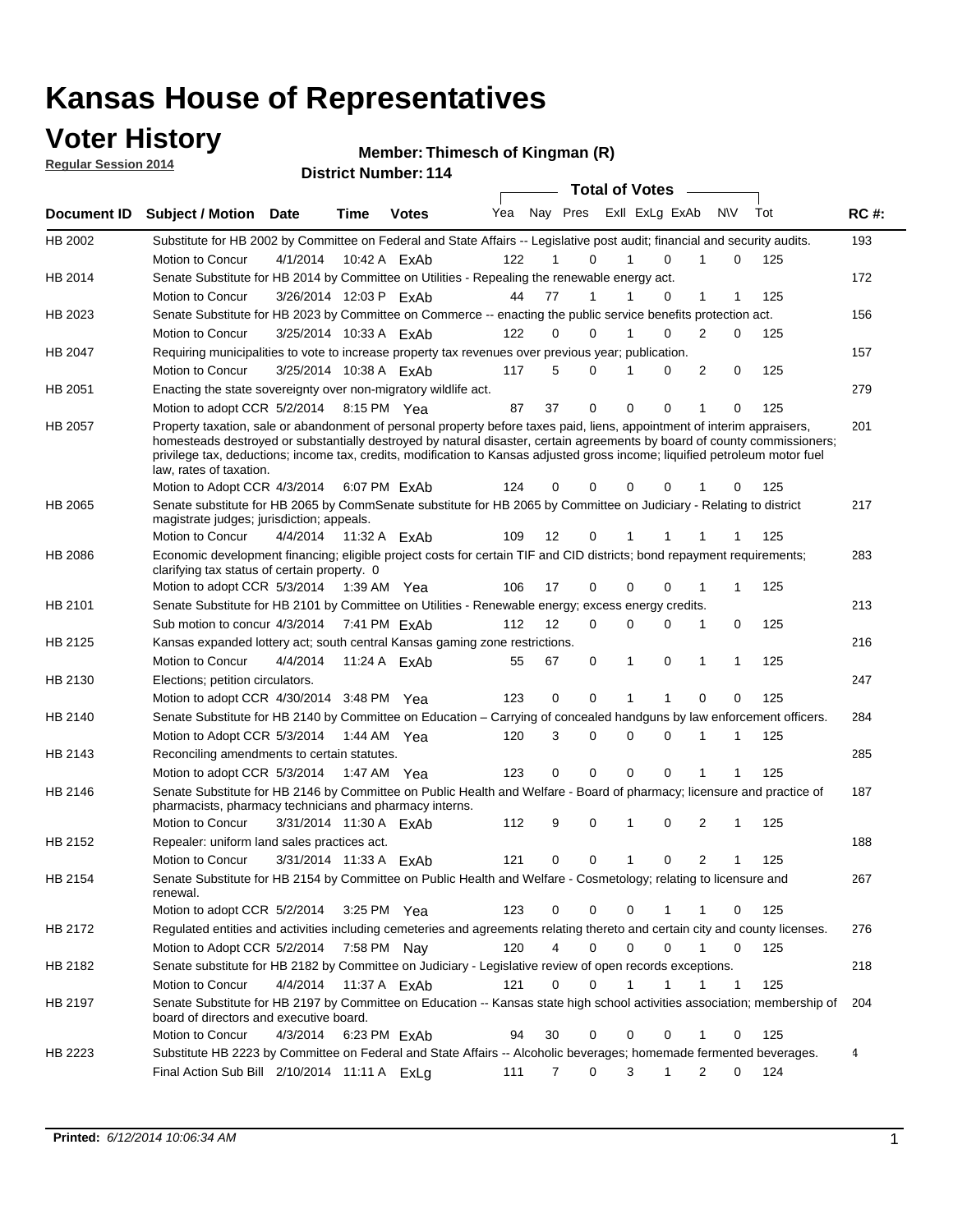### **Voter History**

**Regular Session 2014**

**Thimesch of Kingman (R)**

| noguidi ocoolori zu in |                                                                                                                                                                                                                                                                                                                                                                                                                                                                                                                                                                                                                                                                                                                                                                                                                                                                                                                  |                        |             | <b>District Number: 114</b> |     |              |             |                       |                |                   |          |             |
|------------------------|------------------------------------------------------------------------------------------------------------------------------------------------------------------------------------------------------------------------------------------------------------------------------------------------------------------------------------------------------------------------------------------------------------------------------------------------------------------------------------------------------------------------------------------------------------------------------------------------------------------------------------------------------------------------------------------------------------------------------------------------------------------------------------------------------------------------------------------------------------------------------------------------------------------|------------------------|-------------|-----------------------------|-----|--------------|-------------|-----------------------|----------------|-------------------|----------|-------------|
|                        |                                                                                                                                                                                                                                                                                                                                                                                                                                                                                                                                                                                                                                                                                                                                                                                                                                                                                                                  |                        |             |                             |     |              |             | <b>Total of Votes</b> |                |                   |          |             |
| Document ID            | <b>Subject / Motion Date</b>                                                                                                                                                                                                                                                                                                                                                                                                                                                                                                                                                                                                                                                                                                                                                                                                                                                                                     |                        | Time        | <b>Votes</b>                | Yea | Nay Pres     |             |                       | Exll ExLg ExAb | N\V               | Tot      | <b>RC#:</b> |
| HB 2223                | Substitute for HB 2223 by Committee on Federal and State Affairs—Alcoholic beverages; homemade fermented beverages;<br>microbrewery gallonage expanded; liquor license length of citizenship.                                                                                                                                                                                                                                                                                                                                                                                                                                                                                                                                                                                                                                                                                                                    |                        |             |                             |     |              |             |                       |                |                   |          | 205         |
|                        | Motion to Concur                                                                                                                                                                                                                                                                                                                                                                                                                                                                                                                                                                                                                                                                                                                                                                                                                                                                                                 | 4/3/2014               |             | 6:27 PM ExAb                | 115 | 9            | 0           | 0                     | $\Omega$       | 0                 | 125      |             |
| HB 2231                | Senate Substitute for Substitute for HB 2231 by Committee on Ways and Means - Appropriations for FY 2014, FY 2015, FY<br>2016, FY 2017 and FY 2018 for various state agencies; capital improvement projects; claims against the state.                                                                                                                                                                                                                                                                                                                                                                                                                                                                                                                                                                                                                                                                           |                        |             |                             |     |              |             |                       |                |                   |          | 282         |
|                        | Motion to adopt CCR 5/2/2014                                                                                                                                                                                                                                                                                                                                                                                                                                                                                                                                                                                                                                                                                                                                                                                                                                                                                     |                        | 9:48 PM Yea |                             | 70  | 54           | 0           | 0                     | $\Omega$       | $\mathbf{1}$<br>0 | 125      |             |
| HB 2246                | Substitute for HB 2246 by Committee on Commerce, Labor and Economic Development - Peer review for certain licensed<br>technical professions.                                                                                                                                                                                                                                                                                                                                                                                                                                                                                                                                                                                                                                                                                                                                                                     |                        |             |                             |     |              |             |                       |                |                   |          | 38          |
|                        | EFA Sub Bill                                                                                                                                                                                                                                                                                                                                                                                                                                                                                                                                                                                                                                                                                                                                                                                                                                                                                                     | 2/21/2014 1:34 PM ExAb |             |                             | 120 | 0            | $\Omega$    |                       | 0              | 2                 | 124      |             |
| HB 2246                | Substitute for HB 2246 by Committee on Commerce, Labor and Economic Development - Peer review for certain licensed<br>technical professions.                                                                                                                                                                                                                                                                                                                                                                                                                                                                                                                                                                                                                                                                                                                                                                     |                        |             |                             |     |              |             |                       |                |                   |          | 260         |
|                        | Motion to Concur                                                                                                                                                                                                                                                                                                                                                                                                                                                                                                                                                                                                                                                                                                                                                                                                                                                                                                 | 5/2/2014               |             | 11:40 A Yea                 | 124 | 0            | 0           | 0                     |                | 0                 | 125<br>0 |             |
| HB 2272                | Kansas expanded lottery act; southeast Kansas gaming zone; privilege fee and investment threshold amount reduced.                                                                                                                                                                                                                                                                                                                                                                                                                                                                                                                                                                                                                                                                                                                                                                                                |                        |             |                             |     |              |             |                       |                |                   |          | 200         |
|                        | <b>Motion to Concur</b>                                                                                                                                                                                                                                                                                                                                                                                                                                                                                                                                                                                                                                                                                                                                                                                                                                                                                          | 4/2/2014               |             | 4:18 PM ExAb                | 84  | 36           | $\Omega$    | 0                     | $\Omega$       |                   | 125<br>4 |             |
| HB 2296                | Campaign finance; permitted uses of campaign funds; increased exemption amount for certain candidates; contributor<br>information; lobbyist filings.                                                                                                                                                                                                                                                                                                                                                                                                                                                                                                                                                                                                                                                                                                                                                             |                        |             |                             |     |              |             |                       |                |                   |          | 248         |
|                        | Motion to adopt CCR 4/30/2014 3:53 PM Yea                                                                                                                                                                                                                                                                                                                                                                                                                                                                                                                                                                                                                                                                                                                                                                                                                                                                        |                        |             |                             | 119 | 4            | 0           | 1                     | 1              | 0<br>0            | 125      |             |
| HB 2296                | Campaign finance; permitted uses of campaign funds; increased exemption amount for certain candidates; contributor<br>information; lobbyist filings.                                                                                                                                                                                                                                                                                                                                                                                                                                                                                                                                                                                                                                                                                                                                                             |                        |             |                             |     |              |             |                       |                |                   |          | 287         |
|                        | Motion to Override<br>Veto                                                                                                                                                                                                                                                                                                                                                                                                                                                                                                                                                                                                                                                                                                                                                                                                                                                                                       | 5/30/2014 10:24 A      |             | <b>NV</b>                   | 96  | 5            | 0           | 0                     | $\mathbf 0$    | 24<br>0           | 125      |             |
| HB 2298                | Senate Sub for HB 2298 by Committee on Judiciary - Uniform controlled substances act. Senate Sub for HB 2298 by<br>Committee on Judiciary - Uniform controlled substances act.                                                                                                                                                                                                                                                                                                                                                                                                                                                                                                                                                                                                                                                                                                                                   |                        |             |                             |     |              |             |                       |                |                   |          | 209         |
|                        | Motion to Concur                                                                                                                                                                                                                                                                                                                                                                                                                                                                                                                                                                                                                                                                                                                                                                                                                                                                                                 | 4/3/2014 6:40 PM ExAb  |             |                             | 123 |              | 0           | 0                     | $\mathbf 0$    | 1<br>0            | 125      |             |
| HB 2303                | Relating to driver's license fees; driving under the influence equipment fund.                                                                                                                                                                                                                                                                                                                                                                                                                                                                                                                                                                                                                                                                                                                                                                                                                                   |                        |             |                             |     |              |             |                       |                |                   |          | 1           |
|                        | Motion to adopt CCR 1/22/2014 11:45 A ExAb                                                                                                                                                                                                                                                                                                                                                                                                                                                                                                                                                                                                                                                                                                                                                                                                                                                                       |                        |             |                             | 109 | 11           | 0           | 1                     | $\mathbf 0$    | 4<br>0            | 125      |             |
| HB 2312                | Local governments; investment of idle funds; changes.                                                                                                                                                                                                                                                                                                                                                                                                                                                                                                                                                                                                                                                                                                                                                                                                                                                            |                        |             |                             |     |              |             |                       |                |                   |          | 253         |
|                        | Motion to Concur                                                                                                                                                                                                                                                                                                                                                                                                                                                                                                                                                                                                                                                                                                                                                                                                                                                                                                 | 5/1/2014  4:31 PM  Yea |             |                             | 123 | 2            | $\Omega$    | $\Omega$              | $\Omega$       | $\Omega$<br>0     | 125      |             |
| HB 2338                | Substitute for HB 2338 by Committee on Ways and Means - Judicial branch; supplemental appropriation for fiscal year 2015,<br>judiciary operations; increasing various docket fees and creating new docket fees; annually, allowing the allocation of a budget<br>for each judicial district court operations, chief judge would have the authority to expend funds as necessary to carry out the<br>functions of such district if such chief judge elected to do so, including establishing what court personnel are necessary and<br>their compensation; district court judges in judicial district elect chief judge and court of appeals judges elect chief judge of the<br>court of appeals; district judge and district magistrate judge vacancies; statutory authority for longevity bonus for judicial<br>branch employees repealed; nonseverability clause.<br>Motion to Adopt CCR 4/4/2014 7:17 PM ExAb |                        |             |                             | 66  | 57           | 0           | 0                     | 0              | 2                 | 125<br>0 | 229         |
| HB 2378                | Senate Substitute for HB 2378 by Committee on Assessment and Taxation - Providing sales tax exemption for sales of certain 189                                                                                                                                                                                                                                                                                                                                                                                                                                                                                                                                                                                                                                                                                                                                                                                   |                        |             |                             |     |              |             |                       |                |                   |          |             |
|                        | machinery and equipment used for surface mining activities.                                                                                                                                                                                                                                                                                                                                                                                                                                                                                                                                                                                                                                                                                                                                                                                                                                                      |                        |             |                             |     |              |             |                       |                |                   |          |             |
|                        | <b>Motion to Concur</b>                                                                                                                                                                                                                                                                                                                                                                                                                                                                                                                                                                                                                                                                                                                                                                                                                                                                                          | 3/31/2014 11:35 A ExAb |             |                             | 117 | 4            | $\mathbf 0$ | 1                     | 0              | 2                 | 125      |             |
| HB 2389                | Senate Substitute for HB 2389 by Committee on Judiciary - Crimes and criminal procedure; mistreatment of a dependent adult 277<br>or an elder person; RICO; warrants; discharge of certain persons; appeals.                                                                                                                                                                                                                                                                                                                                                                                                                                                                                                                                                                                                                                                                                                     |                        |             |                             |     |              |             |                       |                |                   |          |             |
|                        | Motion to Adopt CCR 5/2/2014 8:05 PM Yea                                                                                                                                                                                                                                                                                                                                                                                                                                                                                                                                                                                                                                                                                                                                                                                                                                                                         |                        |             |                             | 123 | 1            | 0           | 0                     | 0              | 0<br>1            | 125      |             |
| HB 2398                | Relating to the Kansas revised limited liability company act.                                                                                                                                                                                                                                                                                                                                                                                                                                                                                                                                                                                                                                                                                                                                                                                                                                                    |                        |             |                             |     |              |             |                       |                |                   |          | 28          |
|                        | <b>Final Action</b><br>Amended                                                                                                                                                                                                                                                                                                                                                                                                                                                                                                                                                                                                                                                                                                                                                                                                                                                                                   | 2/21/2014 11:13 A ExAb |             |                             | 120 | $\mathbf{1}$ | 0           | 1                     | 0              | 2<br>0            | 124      |             |
| HB 2402                | National day of the cowboy.                                                                                                                                                                                                                                                                                                                                                                                                                                                                                                                                                                                                                                                                                                                                                                                                                                                                                      |                        |             |                             |     |              |             |                       |                |                   |          | 163         |
|                        | <b>Final Action</b>                                                                                                                                                                                                                                                                                                                                                                                                                                                                                                                                                                                                                                                                                                                                                                                                                                                                                              | 3/26/2014 10:55 A ExAb |             |                             | 116 | 7            | 0           | 1                     | 0              | 0<br>$\mathbf{1}$ | 125      |             |
| HB 2417                | Expansion of rural opportunity zones.                                                                                                                                                                                                                                                                                                                                                                                                                                                                                                                                                                                                                                                                                                                                                                                                                                                                            |                        |             |                             |     |              |             |                       |                |                   |          | 61          |
|                        | <b>Final Action</b><br>Amended                                                                                                                                                                                                                                                                                                                                                                                                                                                                                                                                                                                                                                                                                                                                                                                                                                                                                   | 2/27/2014 10:16 A Yea  |             |                             | 104 | 19           | 0           | 0                     | 0              | 0<br>1            | 124      |             |
| HB 2418                | Adult care home licensure act; removal of outdated rule and regulation reference.                                                                                                                                                                                                                                                                                                                                                                                                                                                                                                                                                                                                                                                                                                                                                                                                                                |                        |             |                             |     |              |             |                       |                |                   |          | 6           |
|                        | <b>Final Action</b>                                                                                                                                                                                                                                                                                                                                                                                                                                                                                                                                                                                                                                                                                                                                                                                                                                                                                              | 2/12/2014 11:20 A ExAb |             |                             | 121 | 0            | 0           | 1                     | 0              | 2<br>0            | 124      |             |
|                        |                                                                                                                                                                                                                                                                                                                                                                                                                                                                                                                                                                                                                                                                                                                                                                                                                                                                                                                  |                        |             |                             |     |              |             |                       |                |                   |          |             |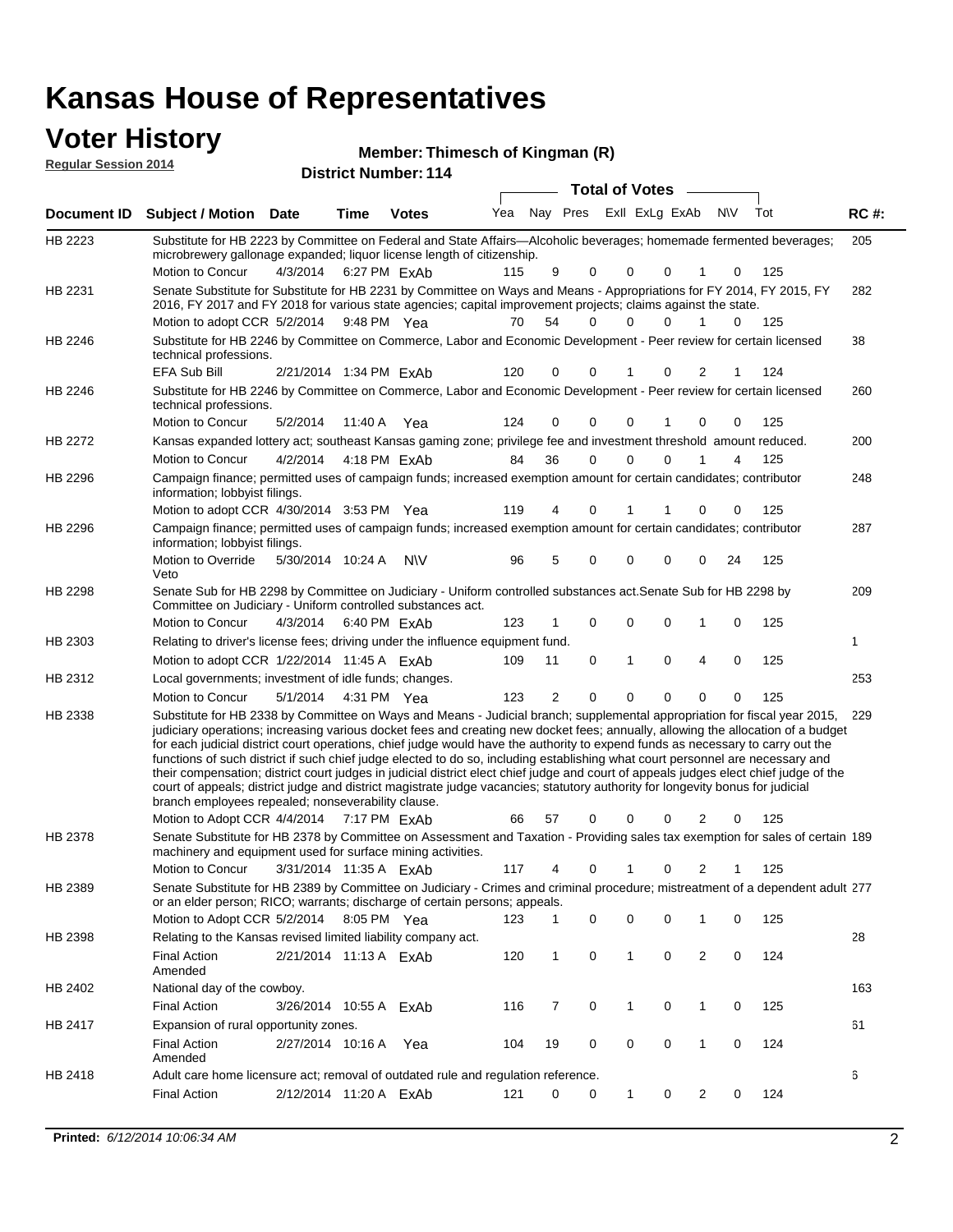### **Voter History**

**Regular Session 2014**

#### **Thimesch of Kingman (R)**

|             |                                                                                                                                                                                                                                                                                                                                                      |                        |              | דו ו <sub>י</sub> שעוווער ועוודער |     |             |          | <b>Total of Votes</b> |                |                |              |     |                |
|-------------|------------------------------------------------------------------------------------------------------------------------------------------------------------------------------------------------------------------------------------------------------------------------------------------------------------------------------------------------------|------------------------|--------------|-----------------------------------|-----|-------------|----------|-----------------------|----------------|----------------|--------------|-----|----------------|
| Document ID | <b>Subject / Motion Date</b>                                                                                                                                                                                                                                                                                                                         |                        | Time         | <b>Votes</b>                      | Yea |             | Nay Pres |                       | Exll ExLg ExAb |                | <b>NV</b>    | Tot | <b>RC#:</b>    |
| HB 2418     | Kansas department for aging and disability services; adult care homes                                                                                                                                                                                                                                                                                |                        |              |                                   |     |             |          |                       |                |                |              |     | 221            |
|             | Motion to Concur                                                                                                                                                                                                                                                                                                                                     | 4/4/2014               | 11:49 A FxAb |                                   | 122 | 0           | 0        | 1                     | 1              | 1              | 0            | 125 |                |
| HB 2419     | City annexation; fire district territory; detachment.                                                                                                                                                                                                                                                                                                |                        |              |                                   |     |             |          |                       |                |                |              |     | 120            |
|             | <b>Final Action</b>                                                                                                                                                                                                                                                                                                                                  | 3/17/2014 11:19 A ExAb |              |                                   | 122 | 0           | 0        | $\mathbf 0$           | 0              | 2              | $\mathbf{1}$ | 125 |                |
| HB 2419     | City annexation; fire district territory; detachment.                                                                                                                                                                                                                                                                                                |                        |              |                                   |     |             |          |                       |                |                |              |     | 196            |
|             | Motion to Concur                                                                                                                                                                                                                                                                                                                                     | 4/2/2014               |              | 10:32 A ExAb                      | 122 | 0           | 0        | $\mathbf 0$           | 0              | 2              | $\mathbf{1}$ | 125 |                |
| HB 2420     | School crossing guards.                                                                                                                                                                                                                                                                                                                              |                        |              |                                   |     |             |          |                       |                |                |              |     | 5              |
|             | <b>Final Action</b><br>Amended                                                                                                                                                                                                                                                                                                                       | 2/10/2014 11:12 A ExLg |              |                                   | 118 | 0           | 0        | 3                     | 1              | 2              | 0            | 124 |                |
| HB 2420     | School crossing guards.                                                                                                                                                                                                                                                                                                                              |                        |              |                                   |     |             |          |                       |                |                |              |     | 197            |
|             | Motion to Concur                                                                                                                                                                                                                                                                                                                                     | 4/2/2014               |              | 10:34 A ExAb                      | 123 | 0           | 0        | 0                     | 0              | 2              | 0            | 125 |                |
| HB 2422     | Defining watercraft for purposes of taxation.                                                                                                                                                                                                                                                                                                        |                        |              |                                   |     |             |          |                       |                |                |              |     | 14             |
|             | <b>Final Action</b><br>Amended                                                                                                                                                                                                                                                                                                                       | 2/14/2014 11:13 A ExAb |              |                                   | 118 | 0           | 0        | 2                     | $\mathbf 0$    | 4              | 0            | 124 |                |
| HB 2424     | Robert G. (Bob) Bethell interchange.                                                                                                                                                                                                                                                                                                                 |                        |              |                                   |     |             |          |                       |                |                |              |     | 85             |
|             | <b>EFA Sub Bill</b>                                                                                                                                                                                                                                                                                                                                  | 2/27/2014 4:03 PM Yea  |              |                                   | 119 | 4           | 0        | 0                     | $\mathbf 0$    | 1              | $\Omega$     | 124 |                |
| HB 2424     | Substitute for HB 2424 by Committee on Transportation - Designating the Robert G. (Bob) Bethell interchange; the SGT David 190<br>Enzbrenner memorial highway; t the Pack S Clair highway; the ancient Indian traders trail; the Harper county veterans<br>memorial highway; the Bonnie Huy memorial highway; the Bonnie Sharp memorial interchange. |                        |              |                                   |     |             |          |                       |                |                |              |     |                |
|             | Motion to Concur                                                                                                                                                                                                                                                                                                                                     | 3/31/2014 11:37 A ExAb |              |                                   | 117 | 3           | 0        | 1                     | 0              | 2              | 2            | 125 |                |
| HB 2429     | Making the water conservation program part of and supplemental to the Kansas water appropriation act.                                                                                                                                                                                                                                                |                        |              |                                   |     |             |          |                       |                |                |              |     | $\overline{7}$ |
|             | <b>Final Action</b><br>Amended                                                                                                                                                                                                                                                                                                                       | 2/12/2014 11:22 A ExAb |              |                                   | 121 | $\mathbf 0$ | 0        | 1                     | $\Omega$       | $\overline{2}$ | 0            | 124 |                |
| HB 2430     | Promoting employment across Kansas act; benefits.                                                                                                                                                                                                                                                                                                    |                        |              |                                   |     |             |          |                       |                |                |              |     | 90             |
|             | EFA Sub Bill                                                                                                                                                                                                                                                                                                                                         | 2/27/2014 4:08 PM Yea  |              |                                   | 110 | 13          | 0        | 0                     | 0              | 1              | $\Omega$     | 124 |                |
| HB 2430     | Substitute for HB 2430 by Committee on Commerce, Labor and Economic Development - Promoting employment across<br>Kansas act; benefits.                                                                                                                                                                                                               |                        |              |                                   |     |             |          |                       |                |                |              |     | 278            |
|             | Motion to adopt CCR 5/2/2014                                                                                                                                                                                                                                                                                                                         |                        | 8:09 PM Yea  |                                   | 114 | 10          | 0        | 0                     | $\mathbf 0$    | 1              | 0            | 125 |                |
| HB 2433     | Relating to the Kansas uniform securities act.                                                                                                                                                                                                                                                                                                       |                        |              |                                   |     |             |          |                       |                |                |              |     | 62             |
|             | <b>Final Action</b><br>Amended                                                                                                                                                                                                                                                                                                                       | 2/27/2014 10:17 A Yea  |              |                                   | 123 | 0           | 0        | $\mathbf 0$           | $\mathbf 0$    | 1              | 0            | 124 |                |
| HB 2433     | Relating to the Kansas uniform securities act.                                                                                                                                                                                                                                                                                                       |                        |              |                                   |     |             |          |                       |                |                |              |     | 243            |
|             | Motion to adopt CCR 4/30/2014 3:27 PM Yea                                                                                                                                                                                                                                                                                                            |                        |              |                                   | 123 | 0           | 0        | 1                     | 1              | 0              | 0            | 125 |                |
| HB 2436     | Substitute for HB 2436 by Committee on Vision 2020 - Boards of cosmetology and barbering; agreements on inspectors of<br>dual-licensed facilities.                                                                                                                                                                                                   |                        |              |                                   |     |             |          |                       |                |                |              |     | 19             |
|             | Final Action Sub Bill 2/19/2014 11:32 A ExAb                                                                                                                                                                                                                                                                                                         |                        |              |                                   | 122 | 0           | 0        | 0                     | $\Omega$       | 2              | 0            | 124 |                |
| HB 2436     | Substitute for HB 2436 by Committee on Vision 2020 - Boards of cosmetology and barbering; agreements on inspectors of<br>dual-licensed facilities.                                                                                                                                                                                                   |                        |              |                                   |     |             |          |                       |                |                |              |     | 206            |
|             | Motion to Concur                                                                                                                                                                                                                                                                                                                                     | 4/3/2014               |              | 6:30 PM ExAb                      | 117 | 7           | 0        | 0                     | 0              | 1              | 0            | 125 |                |
| HB 2440     | Emerging industry investment act; treatment of certain bioscience companies.                                                                                                                                                                                                                                                                         |                        |              |                                   |     |             |          |                       |                |                |              |     | 39             |
|             | <b>Emergency Final</b><br>Action                                                                                                                                                                                                                                                                                                                     | 2/21/2014 1:36 PM ExAb |              |                                   | 116 | 4           | 0        | 1                     | 0              | 2              | $\mathbf{1}$ | 124 |                |
| HB 2442     | Escalating penalties for repeat felony evade and elude cases.                                                                                                                                                                                                                                                                                        |                        |              |                                   |     |             |          |                       |                |                |              |     | 107            |
|             | EFA Sub Bill                                                                                                                                                                                                                                                                                                                                         | 2/27/2014 4:32 PM Yea  |              |                                   | 111 | 12          | 0        | 0                     | 0              | $\mathbf{1}$   | 0            | 124 |                |
| HB 2444     | Spendthrift trusts.                                                                                                                                                                                                                                                                                                                                  |                        |              |                                   |     |             |          |                       |                |                |              |     | 36             |
|             | <b>Emergency Final</b><br><b>Action Amend</b>                                                                                                                                                                                                                                                                                                        | 2/21/2014 1:32 PM ExAb |              |                                   | 120 | 0           | 0        | 1                     | 0              | 2              | $\mathbf{1}$ | 124 |                |
| HB 2444     | Spendthrift trusts.                                                                                                                                                                                                                                                                                                                                  |                        |              |                                   |     |             |          |                       |                |                |              |     | 198            |
|             | Motion to Concur                                                                                                                                                                                                                                                                                                                                     | 4/2/2014               |              | 10:37 A ExAb                      | 123 | 0           | 0        | 0                     | 0              | 2              | 0            | 125 |                |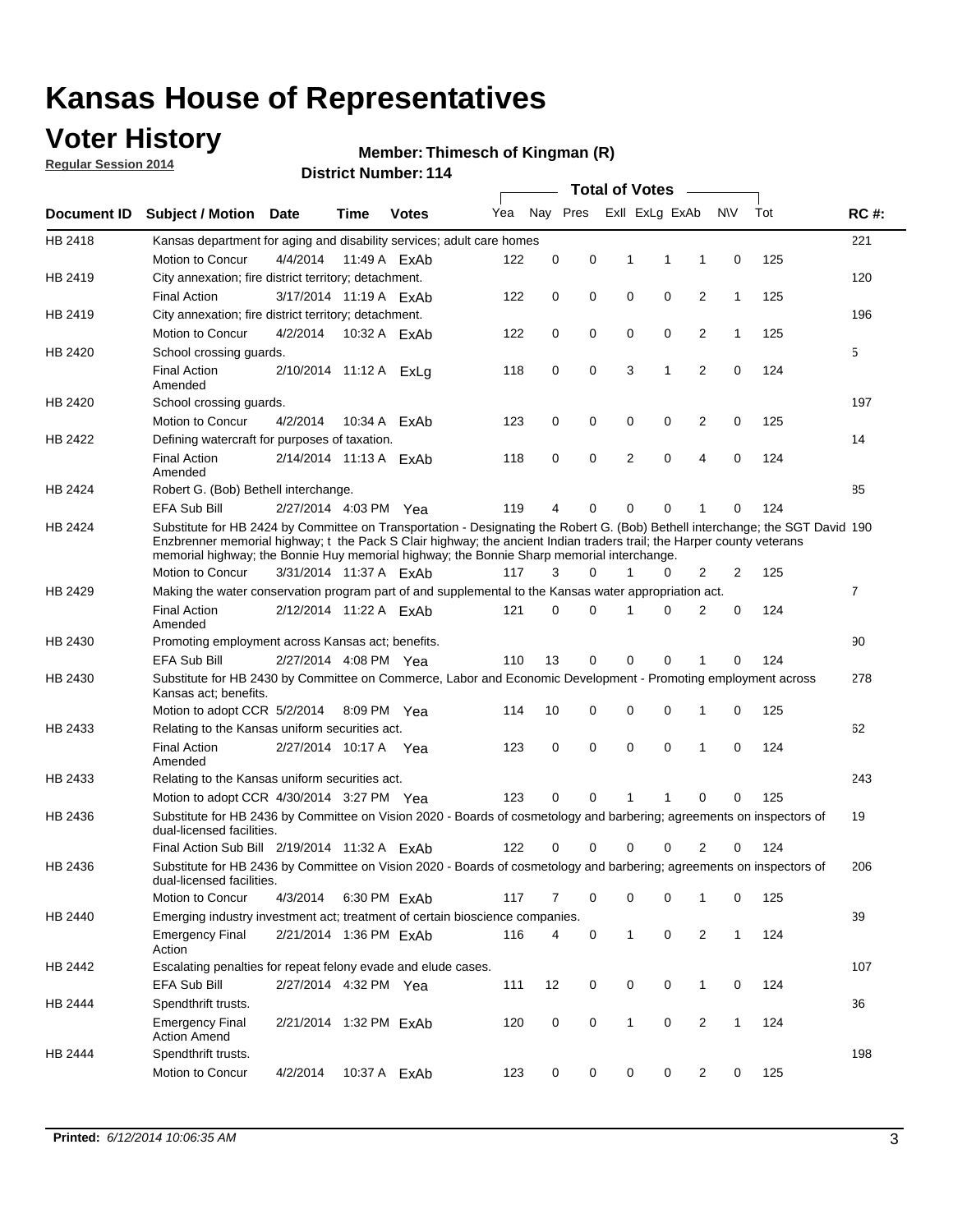#### **Voter History Regular Session 2014**

|  |  | Member: Thimesch of Kingman (R) |  |
|--|--|---------------------------------|--|
|--|--|---------------------------------|--|

|                    |                                                                                                                                                                                                                                                                                                                                 |                        |      |              |     |    |          |             | <b>Total of Votes</b> |   |                |             |     |             |
|--------------------|---------------------------------------------------------------------------------------------------------------------------------------------------------------------------------------------------------------------------------------------------------------------------------------------------------------------------------|------------------------|------|--------------|-----|----|----------|-------------|-----------------------|---|----------------|-------------|-----|-------------|
| <b>Document ID</b> | <b>Subject / Motion Date</b>                                                                                                                                                                                                                                                                                                    |                        | Time | <b>Votes</b> | Yea |    | Nay Pres |             | Exll ExLg ExAb        |   |                | <b>NV</b>   | Tot | <b>RC#:</b> |
| HB 2445            | Allowing for criminal discovery materials to be provided to defendant or defendant's counsel.                                                                                                                                                                                                                                   |                        |      |              |     |    |          |             |                       |   |                |             |     | 63          |
|                    | <b>Final Action</b><br>Amended                                                                                                                                                                                                                                                                                                  | 2/27/2014 10:19 A      |      | Yea          | 123 | 0  | 0        |             | $\Omega$              | 0 | 1              | 0           | 124 |             |
| HB 2446            | District courts; court trustee operations fund. judicial process; concerning sentencing dispositions, probation and postrelease<br>supervision; concerning expungement of driving under the influence and criminal refusal convictions; concerning trials,<br>conduct of jury after case is submitted.                          |                        |      |              |     |    |          |             |                       |   |                |             |     | 8           |
|                    | <b>Final Action</b>                                                                                                                                                                                                                                                                                                             | 2/12/2014 11:23 A ExAb |      |              | 121 | 0  |          | 0           | 1                     | 0 | 2              | 0           | 124 |             |
| HB 2446            | Senate Substitute for HB 2446 by Committee on Judiciary - Courts; allocating moneys from driver's license fees to judicial<br>branch nonjudicial salary adjustment fund; allowing chief justice to authorize expenditures from court trustee operations fund in<br>certain judicial districts; time limits for court decisions. |                        |      |              |     |    |          |             |                       |   |                |             |     | 239         |
|                    | Motion to adopt CCR 4/30/2014 3:01 PM Yea                                                                                                                                                                                                                                                                                       |                        |      |              | 121 | 2  |          | 0           | 1                     | 1 | 0              | 0           | 125 |             |
| <b>HB 2447</b>     | Real property; trespass and liability.                                                                                                                                                                                                                                                                                          |                        |      |              |     |    |          |             |                       |   |                |             |     | 29          |
|                    | <b>Final Action</b><br>Amended                                                                                                                                                                                                                                                                                                  | 2/21/2014 11:14 A ExAb |      |              | 119 | 2  |          | $\mathbf 0$ | 1                     | 0 | $\overline{2}$ | 0           | 124 |             |
| HB 2447            | Real property; trespass and liability.                                                                                                                                                                                                                                                                                          |                        |      |              |     |    |          |             |                       |   |                |             |     | 202         |
|                    | Motion to Adopt CCR 4/3/2014                                                                                                                                                                                                                                                                                                    |                        |      | 6:10 PM ExAb | 122 | 2  |          | 0           | $\mathbf 0$           | 0 | 1              | 0           | 125 |             |
| HB 2448            | Interference with judicial process.                                                                                                                                                                                                                                                                                             |                        |      |              |     |    |          |             |                       |   |                |             |     | 30          |
|                    | <b>Final Action</b>                                                                                                                                                                                                                                                                                                             | 2/21/2014 11:16 A ExAb |      |              | 121 | 0  |          | 0           | 1                     | 0 | $\overline{2}$ | 0           | 124 |             |
| HB 2448            | Senate Substitute for HB 2448 by Committee on Judiciary - Updating provisions relating to the Kansas bureau of<br>investigation's DNA database; amending the crime of interference with                                                                                                                                         |                        |      |              |     |    |          |             |                       |   |                |             |     | 240         |
|                    | Motion to adopt CCR 4/30/2014 3:10 PM Yea                                                                                                                                                                                                                                                                                       |                        |      |              | 116 | 7  |          | 0           | 1                     | 1 | $\mathbf 0$    | 0           | 125 |             |
| HB 2451            | Electric utilities; creating the electric highway fee.                                                                                                                                                                                                                                                                          |                        |      |              |     |    |          |             |                       |   |                |             |     | 96          |
|                    | <b>EFA Sub Bill</b>                                                                                                                                                                                                                                                                                                             | 2/27/2014 4:18 PM Yea  |      |              | 64  | 59 | 0        |             | $\Omega$              | 0 | 1              | 0           | 124 |             |
| HB 2451            | Substitute for HB 2451 by Committee on Transportation - Increasing registration fees for electric vehicles.                                                                                                                                                                                                                     |                        |      |              |     |    |          |             |                       |   |                |             |     | 207         |
|                    | Motion to Concur                                                                                                                                                                                                                                                                                                                | 4/3/2014               |      | 6:34 PM ExAb | 94  | 30 | 0        |             | $\Omega$              | 0 |                | 0           | 125 |             |
| HB 2452            | Substitute for HB 2452 by Committee on Transportation - Distinctive license plates; donate life, disabled veterans, rotary<br>international, Kansas horse council.                                                                                                                                                              |                        |      |              |     |    |          |             |                       |   |                |             |     | 41          |
|                    | <b>EFA Sub Bill</b>                                                                                                                                                                                                                                                                                                             | 2/21/2014 1:39 PM ExAb |      |              | 120 | 0  | 0        |             |                       | 0 | 2              | 1           | 124 |             |
| HB 2452            | Substitute for HB 2452 by Committee on Transportation - Distinctive license plates; donate life, disabled veterans, rotary<br>international, Kansas horse council, motorcycles.                                                                                                                                                 |                        |      |              |     |    |          |             |                       |   |                |             |     | 208         |
|                    | Motion to Concur                                                                                                                                                                                                                                                                                                                | 4/3/2014               |      | 6:37 PM ExAb | 123 | 1  |          | 0           | $\mathbf 0$           | 0 | 1              | 0           | 125 |             |
| HB 2453            | Protecting religious freedom regarding marriage.                                                                                                                                                                                                                                                                                |                        |      |              |     |    |          |             |                       |   |                |             |     | 9           |
|                    | <b>Final Action</b><br>Amended                                                                                                                                                                                                                                                                                                  | 2/12/2014 11:28 A ExAb |      |              | 72  | 49 |          | 0           | 1                     | 0 | $\overline{2}$ | 0           | 124 |             |
| HB 2455            | Property tax exemption for certain utility systems located on military installation.                                                                                                                                                                                                                                            |                        |      |              |     |    |          |             |                       |   |                |             |     | 108         |
|                    | <b>Emergency Final</b><br><b>Action Amend</b>                                                                                                                                                                                                                                                                                   | 3/6/2014               |      | 11:23 A Yea  | 119 | 1  | 0        |             | 2                     | 1 | $\overline{2}$ | $\mathbf 0$ | 125 |             |
| HB 2456            | Property taxation; defining commercial and industrial machinery and equipment; motor vehicles, members of military service<br>and active guard and reservists.                                                                                                                                                                  |                        |      |              |     |    |          |             |                       |   |                |             |     | 49          |
|                    | <b>Final Action</b><br>Amended                                                                                                                                                                                                                                                                                                  | 2/26/2014 11:32 A Yea  |      |              | 100 | 23 |          | 0           | 0                     | 0 | 1              | 0           | 124 |             |
| HB 2463            | Creating civil liability for acts of terrorism; forfeiture of property related to violations of certain criminal acts.                                                                                                                                                                                                          |                        |      |              |     |    |          |             |                       |   |                |             |     | 50          |
|                    | <b>Final Action</b><br>Amended                                                                                                                                                                                                                                                                                                  | 2/26/2014 11:33 A Yea  |      |              | 123 | 0  |          | 0           | $\mathbf 0$           | 0 | $\mathbf{1}$   | 0           | 124 |             |
| HB 2463            | Creating civil liability for acts of terrorism; forfeiture of property related to violations of certain criminal acts.                                                                                                                                                                                                          |                        |      |              |     |    |          |             |                       |   |                |             |     | 194         |
|                    | Motion to Concur                                                                                                                                                                                                                                                                                                                | 4/1/2014               |      | 10:46 A ExAb | 123 | 0  |          | 0           | $\mathbf{1}$          | 0 | 1              | 0           | 125 |             |
| HB 2464            | Allowing banks, trust companies and savings and loans to claim the expensing deduction for privilege tax filers under the<br>Kansas income tax act.                                                                                                                                                                             |                        |      |              |     |    |          |             |                       |   |                |             |     | 15          |
|                    | <b>Final Action</b><br>Amended                                                                                                                                                                                                                                                                                                  | 2/14/2014 11:14 A ExAb |      |              | 118 | 0  |          | 0           | 2                     | 0 |                | 0           | 124 |             |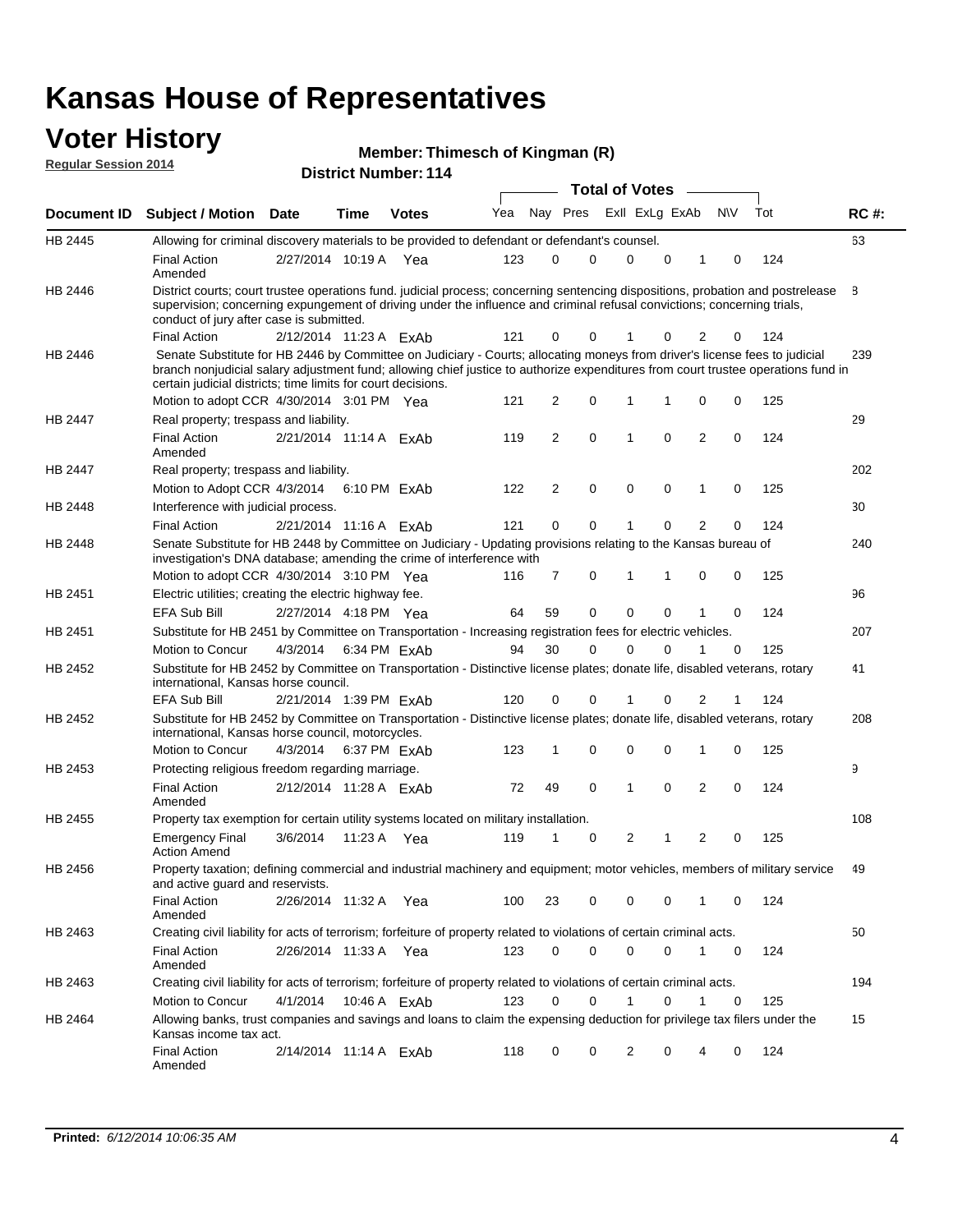## **Voter History**

**Regular Session 2014**

#### **Thimesch of Kingman (R)**

|                |                                                                                                                                                                             |                        |      |              |     |                |          |             | <b>Total of Votes</b> |             | $\frac{1}{2}$  |             |     |             |
|----------------|-----------------------------------------------------------------------------------------------------------------------------------------------------------------------------|------------------------|------|--------------|-----|----------------|----------|-------------|-----------------------|-------------|----------------|-------------|-----|-------------|
|                | Document ID Subject / Motion                                                                                                                                                | Date                   | Time | <b>Votes</b> | Yea |                | Nay Pres |             | Exll ExLg ExAb        |             |                | <b>NV</b>   | Tot | <b>RC#:</b> |
| HB 2466        | Relating to administrative procedure; judicial review.                                                                                                                      |                        |      |              |     |                |          |             |                       |             |                |             |     | 37          |
|                | <b>Emergency Final</b><br><b>Action Amend</b>                                                                                                                               | 2/21/2014 1:33 PM ExAb |      |              | 118 | $\overline{2}$ |          | 0           | 1                     | 0           | 2              | 1           | 124 |             |
| HB 2470        | Purchasing authority for certain insurance by the state board of regents for state educational institutions.                                                                |                        |      |              |     |                |          |             |                       |             |                |             |     | 16          |
|                | <b>Final Action</b>                                                                                                                                                         | 2/17/2014 11:20 A Yea  |      |              | 120 | $\mathbf 0$    |          | $\mathbf 0$ | 3                     | 0           | 1              | 0           | 124 |             |
| HB 2475        | Personal financial literacy program as a requirement for high school graduation.                                                                                            |                        |      |              |     |                |          |             |                       |             |                |             |     | 126         |
|                | <b>Final Action</b><br>Amended                                                                                                                                              | 3/19/2014 11:22 A ExAb |      |              | 110 | 12             |          | 0           | 0                     | 1           | $\overline{2}$ | 0           | 125 |             |
| <b>HB 2478</b> | Venue for crimes committed with an electronic device.                                                                                                                       |                        |      |              |     |                |          |             |                       |             |                |             |     | 51          |
|                | <b>Final Action</b>                                                                                                                                                         | 2/26/2014 11:34 A Yea  |      |              | 123 | 0              |          | 0           | $\mathbf 0$           | $\mathbf 0$ | 1              | 0           | 124 |             |
| HB 2479        | Removing 2015 sunset provision from law requiring ignition interlock device after first test failure or alcohol or drug-related<br>conviction.                              |                        |      |              |     |                |          |             |                       |             |                |             |     | 115         |
|                | <b>Final Action</b><br>Amended                                                                                                                                              | 3/14/2014 11:14 A      |      | Yea          | 117 | 0              |          | 0           | 2                     | 1           | 4              | 1           | 125 |             |
| HB 2479        | Removing 2015 sunset provision from law requiring ignition interlock device after first test failure or alcohol or drug-related<br>conviction.                              |                        |      |              |     |                |          |             |                       |             |                |             |     | 210         |
|                | Motion to Concur                                                                                                                                                            | 4/3/2014               |      | 6:47 PM FxAb | 122 | $\overline{2}$ |          | $\mathbf 0$ | 0                     | $\mathbf 0$ | 1              | 0           | 125 |             |
| HB 2480        | Repealing the review of TeleKansas I.                                                                                                                                       |                        |      |              |     |                |          |             |                       |             |                |             |     | 64          |
|                | <b>Final Action</b><br>Amended                                                                                                                                              | 2/27/2014 10:20 A      |      | Yea          | 123 | 0              |          | $\mathbf 0$ | $\mathbf 0$           | $\mathbf 0$ | 1              | 0           | 124 |             |
| HB 2480        | Repealing the review of TeleKansas I.                                                                                                                                       |                        |      |              |     |                |          |             |                       |             |                |             |     | 250         |
|                | Motion to Concur                                                                                                                                                            | 5/1/2014               |      | 1:54 PM Yea  | 123 | 1              |          | 0           | 0                     | 0           | 0              | 1           | 125 |             |
| HB 2482        | Authority of state corporation commission to intervene in court proceedings.                                                                                                |                        |      |              |     |                |          |             |                       |             |                |             |     | 65          |
|                | <b>Final Action</b><br>Amended                                                                                                                                              | 2/27/2014 10:21 A      |      | Yea          | 121 | 2              |          | 0           | 0                     | 0           | 1              | $\mathbf 0$ | 124 |             |
| HB 2482        | Senate Substitute for HB 2482 by Committee on Utilities - Creating the energy efficiency investment act.                                                                    |                        |      |              |     |                |          |             |                       |             |                |             |     | 211         |
|                | Motion to Concur                                                                                                                                                            | 4/3/2014 7:02 PM ExAb  |      |              | 99  | 25             |          | $\mathbf 0$ | $\mathbf 0$           | 0           | 1              | 0           | 125 |             |
| HB 2487        | Construction of electric transmission lines and certificates of public convenience and necessity.                                                                           |                        |      |              |     |                |          |             |                       |             |                |             |     | 66          |
|                | <b>Final Action</b><br>Amended                                                                                                                                              | 2/27/2014 10:22 A Yea  |      |              | 113 | 10             |          | 0           | $\mathbf 0$           | 0           | 1              | 0           | 124 |             |
| HB 2487        | Relating to the powers and duties of the state corporation commission; construction of electric transmission lines and<br>certificates of public convenience and necessity. |                        |      |              |     |                |          |             |                       |             |                |             |     | 254         |
|                | Sub motion to concur 5/1/2014                                                                                                                                               |                        |      | 4:36 PM Yea  | 117 | 8              |          | 0           | 0                     | 0           | 0              | 0           | 125 |             |
| HB 2488        | Kansas electric transmission authority and the purpose and composition of the authority.                                                                                    |                        |      |              |     |                |          |             |                       |             |                |             |     | 10          |
|                | <b>Final Action</b><br>Amended                                                                                                                                              | 2/12/2014 11:30 A FxAb |      |              | 108 | 13             |          | 0           | 1                     | 0           | 2              | 0           | 124 |             |
| HB 2488        | Kansas electric transmission authority and the purpose and composition of the authority.                                                                                    |                        |      |              |     |                |          |             |                       |             |                |             |     | 158         |
|                | Motion to Concur                                                                                                                                                            | 3/25/2014 10:43 A ExAb |      |              | 107 | 15             |          | 0           | $\mathbf 1$           | 0           | 2              | 0           | 125 |             |
| HB 2489        | Legislative review of exceptions to disclosure of public records.                                                                                                           |                        |      |              |     |                |          |             |                       |             |                |             |     | 67          |
|                | <b>Final Action</b><br>Amended                                                                                                                                              | 2/27/2014 10:23 A Yea  |      |              | 122 | $\mathbf{1}$   |          | 0           | 0                     | $\mathbf 0$ | 1              | 0           | 124 |             |
| HB 2490        | Criminal procedure; conduct of jury after case is submitted.                                                                                                                |                        |      |              |     |                |          |             |                       |             |                |             |     | 31          |
|                | <b>Final Action</b><br>Amended                                                                                                                                              | 2/21/2014 11:17 A ExAb |      |              | 121 | 0              |          | 0           | $\mathbf{1}$          | 0           | 2              | 0           | 124 |             |
| HB 2490        | Capital murder; attempt; murder in the first degree; sentencing.                                                                                                            |                        |      |              |     |                |          |             |                       |             |                |             |     | 241         |
|                | Motion to adopt CCR 4/30/2014 3:16 PM Yea                                                                                                                                   |                        |      |              | 123 | 0              |          | 0           | $\mathbf{1}$          | 1           | 0              | 0           | 125 |             |
| HB 2491        | Kansas tort claims act; attorney may appear in small claims action.                                                                                                         |                        |      |              |     |                |          |             |                       |             |                |             |     | 20          |
|                | <b>Final Action</b><br>Amended                                                                                                                                              | 2/19/2014 11:34 A ExAb |      |              | 120 | $\overline{c}$ |          | 0           | 0                     | 0           | $\overline{c}$ | 0           | 124 |             |
| HB 2491        | Kansas tort claims act; attorney may appear in small claims action.                                                                                                         |                        |      |              |     |                |          |             |                       |             |                |             |     | 199         |
|                | Motion to Concur                                                                                                                                                            | 4/2/2014               |      | 10:40 A ExAb | 121 | 2              |          | 0           | 0                     | 0           | $\overline{2}$ | 0           | 125 |             |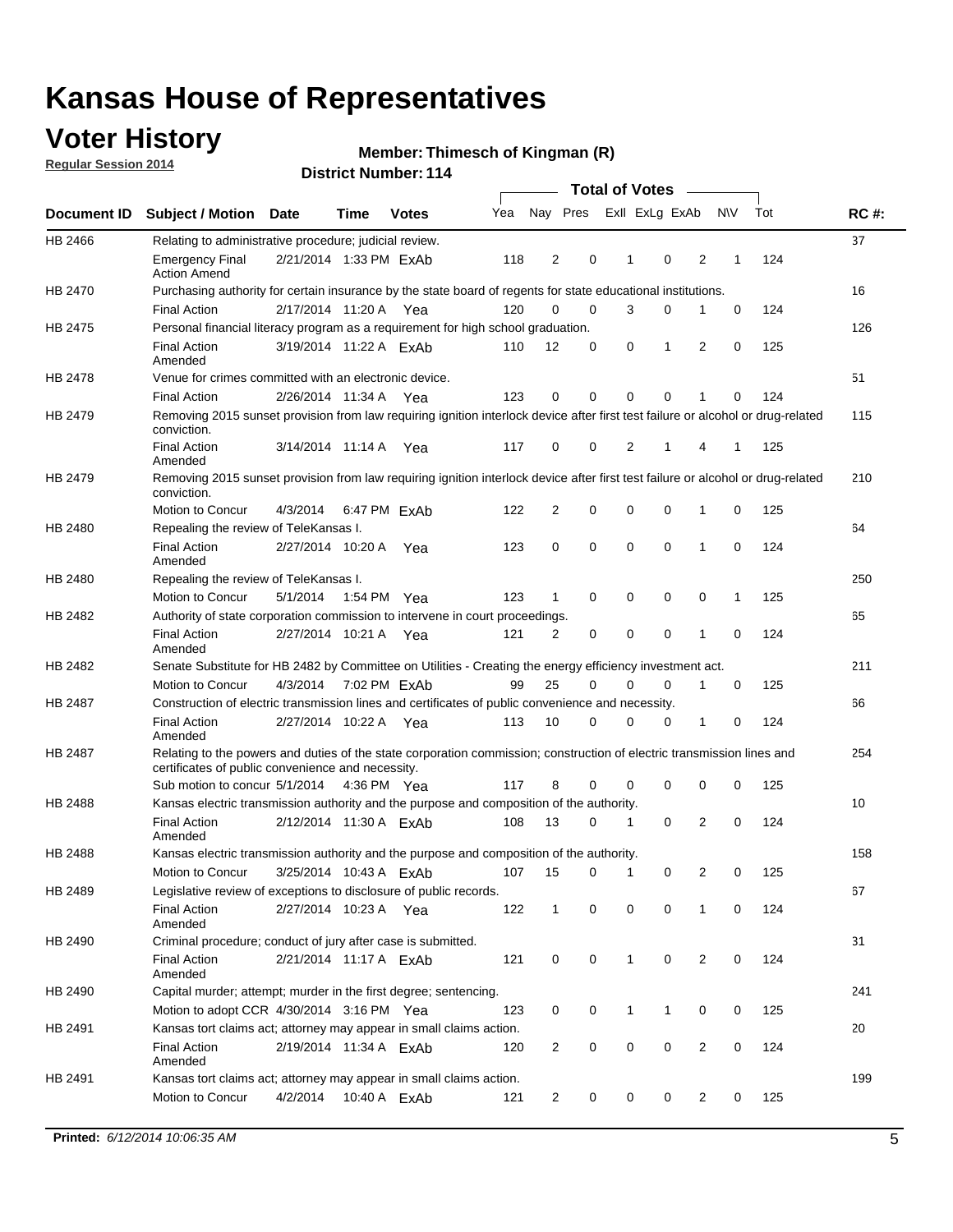### **Voter History**

**Regular Session 2014**

#### **Thimesch of Kingman (R)**

|                    |                                                                                                                                                                                                                                                        |                        |             |              |     |          |          | <b>Total of Votes</b> |              |                |              |     |              |
|--------------------|--------------------------------------------------------------------------------------------------------------------------------------------------------------------------------------------------------------------------------------------------------|------------------------|-------------|--------------|-----|----------|----------|-----------------------|--------------|----------------|--------------|-----|--------------|
| <b>Document ID</b> | <b>Subject / Motion Date</b>                                                                                                                                                                                                                           |                        | Time        | <b>Votes</b> | Yea | Nay Pres |          | Exll ExLg ExAb        |              |                | N\V          | Tot | <b>RC#:</b>  |
| HB 2493            | Relating to surety regulation, appearance bonds and unlawful sexual relations.                                                                                                                                                                         |                        |             |              |     |          |          |                       |              |                |              |     | 23           |
|                    | <b>Final Action</b><br>Amended                                                                                                                                                                                                                         | 2/20/2014 11:14 A      |             | Yea          | 113 | 10       | 0        | 0                     | $\mathbf 0$  | 0              | $\mathbf 1$  | 124 |              |
| HB 2495            | Concerning sentencing dispositions, probation and postrelease supervision.                                                                                                                                                                             |                        |             |              |     |          |          |                       |              |                |              |     | 24           |
|                    | Final Action<br>Amended                                                                                                                                                                                                                                | 2/20/2014 11:17 A Yea  |             |              | 122 | 1        | 0        | 0                     | 0            | $\mathbf 0$    | 1            | 124 |              |
| HB 2501            | Human trafficking and related crimes; penalties for buying sexual relations; records and reporting by courts; staff secure facility 25<br>requirements.                                                                                                |                        |             |              |     |          |          |                       |              |                |              |     |              |
|                    | <b>Final Action</b><br>Amended                                                                                                                                                                                                                         | 2/20/2014 11:18 A Yea  |             |              | 123 | 0        | 0        | 0                     | 0            | $\mathbf 0$    | 1            | 124 |              |
| HB 2502            | Allowing victim notification on status change of person confined.                                                                                                                                                                                      |                        |             |              |     |          |          |                       |              |                |              |     | 26           |
|                    | <b>Final Action</b>                                                                                                                                                                                                                                    | 2/20/2014 11:20 A Yea  |             |              | 123 | 0        | 0        | 0                     | $\Omega$     | $\Omega$       |              | 124 |              |
| HB 2503            | Substitute for HB 2503 by Committee on Federal and State Affairs -- Carrying of concealed handguns by law enforcement<br>officers.                                                                                                                     |                        |             |              |     |          |          |                       |              |                |              |     | 230          |
|                    | Final Action Sub Bill 4/5/2014                                                                                                                                                                                                                         |                        |             | 10:22 A ExAb | 119 |          | 0        | 0                     | 0            | 4              |              | 125 |              |
| HB 2504            | Repealing outdated provisions relating to the purchase of certain real estate by the department of corrections.                                                                                                                                        |                        |             |              |     |          |          |                       |              |                |              |     | 18           |
|                    | <b>Final Action</b>                                                                                                                                                                                                                                    | 2/19/2014 11:31 A ExAb |             |              | 122 | 0        | 0        | 0                     | $\Omega$     | $\overline{2}$ | 0            | 124 |              |
| HB 2506            | Repealing K.S.A. 72-60b03, the effective date of the midwestern higher education compact act.                                                                                                                                                          |                        |             |              |     |          |          |                       |              |                |              |     | 52           |
|                    | <b>Final Action</b>                                                                                                                                                                                                                                    | 2/26/2014 11:35 A Yea  |             |              | 122 |          | 0        | 0                     | 0            | 1              | 0            | 124 |              |
| HB 2506            | Senate Substitute for HB 2506 by Committee on Ways and Means - Education; appropriations for FY 2014 and FY 2015 for<br>various state agencies; amendments concerning postsecondary education; amendments to provisions relating to school<br>finance. |                        |             |              |     |          |          |                       |              |                |              |     | 238          |
|                    | Motion to Adopt CCR 4/6/2014                                                                                                                                                                                                                           |                        | 9:45 PM Yea |              | 63  | 57       | 0        | 0                     | 0            | 4              | 1            | 125 |              |
| HB 2509            | Emergency medical services amendments.                                                                                                                                                                                                                 |                        |             |              |     |          |          |                       |              |                |              |     | 101          |
|                    | <b>Emergency Final</b><br><b>Action Amend</b>                                                                                                                                                                                                          | 2/27/2014 4:24 PM Yea  |             |              | 123 | 0        | 0        | 0                     | 0            | $\mathbf 1$    | 0            | 124 |              |
| HB 2510            | Pharmacists and pharmacies; pharmacy technicians; registration and grounds for denial of registration.                                                                                                                                                 |                        |             |              |     |          |          |                       |              |                |              |     | 84           |
|                    | <b>Emergency Final</b><br>Action                                                                                                                                                                                                                       | 2/27/2014 4:01 PM Nay  |             |              | 71  | 52       | 0        | 0                     | 0            | 1              | 0            | 124 |              |
| HB 2511            | Liability for property tax on personal property; sale or abandonment of personal property.                                                                                                                                                             |                        |             |              |     |          |          |                       |              |                |              |     | 27           |
|                    | <b>Final Action</b>                                                                                                                                                                                                                                    | 2/20/2014 11:21 A      |             | Yea          | 123 | 0        | $\Omega$ | 0                     | 0            | 1              | 0            | 124 |              |
| HB 2514            | Exemption for Federal Home Loan Bank in certain insolvency proceedings involving insurance companies.                                                                                                                                                  |                        |             |              |     |          |          |                       |              |                |              |     | $\mathbf{2}$ |
|                    | <b>Final Action</b>                                                                                                                                                                                                                                    | 2/10/2014 11:08 A ExLg |             |              | 118 | 0        | 0        | 3                     | 1            | $\overline{2}$ | 0            | 124 |              |
| HB 2515            | Insurance; confidentiality of work papers from analysis of analysis of financial regulation or market regulation of insurance<br>company or affiliates.                                                                                                |                        |             |              |     |          |          |                       |              |                |              |     | 82           |
|                    | <b>Emergency Final</b><br>Action                                                                                                                                                                                                                       | 2/27/2014 3:58 PM Yea  |             |              | 123 | 0        | 0        | 0                     | 0            | -1             | 0            | 124 |              |
| HB 2515            | Updating statutory references and making corresponding changes due to Executive Reorganization Order No. 41.                                                                                                                                           |                        |             |              |     |          |          |                       |              |                |              |     | 269          |
|                    | Motion to Adopt CCR 5/2/2014 3:31 PM Yea                                                                                                                                                                                                               |                        |             |              | 118 | 4        | 0        | 0                     | $\mathbf{1}$ | $\mathbf{1}$   | $\mathbf{1}$ | 125 |              |
| HB 2516            | Amendments relating to health care provider liability insurance and to companies organized to provide such insurance.                                                                                                                                  |                        |             |              |     |          |          |                       |              |                |              |     | 3            |
|                    | <b>Final Action</b><br>Amended                                                                                                                                                                                                                         | 2/10/2014 11:10 A ExLa |             |              | 118 | 0        | 0        | 3                     | $\mathbf{1}$ | 2              | 0            | 124 |              |
| HB 2516            | Amendments relating to health care provider liability insurance and to companies organized to provide such insurance.                                                                                                                                  |                        |             |              |     |          |          |                       |              |                |              |     | 191          |
|                    | Motion to Concur                                                                                                                                                                                                                                       | 3/31/2014 11:40 A ExAb |             |              | 121 | 0        | 0        | 1                     | 0            | 2              | $\mathbf{1}$ | 125 |              |
| HB 2518            | Relating to ballot language statements.                                                                                                                                                                                                                |                        |             |              |     |          |          |                       |              |                |              |     | 40           |
|                    | <b>Emergency Final</b><br><b>Action Amend</b>                                                                                                                                                                                                          | 2/21/2014 1:37 PM ExAb |             |              | 116 | 4        | 0        | 1                     | 0            | 2              | $\mathbf{1}$ | 124 |              |
| HB 2525            | Kansas money transmitter act concerning change of controlling interest and notification.                                                                                                                                                               |                        |             |              |     |          |          |                       |              |                |              |     | 32           |
|                    | <b>Final Action</b>                                                                                                                                                                                                                                    | 2/21/2014 11:18 A ExAb |             |              | 105 | 16       | 0        | 1                     | 0            | 2              | 0            | 124 |              |
| HB 2525            | Kansas money transmitter act concerning change of controlling interest and notification.                                                                                                                                                               |                        |             |              |     |          |          |                       |              |                |              |     | 252          |
|                    | Motion to Concur                                                                                                                                                                                                                                       | 5/1/2014               |             | 1:59 PM Yea  | 112 | 13       | 0        | 0                     | 0            | 0              | 0            | 125 |              |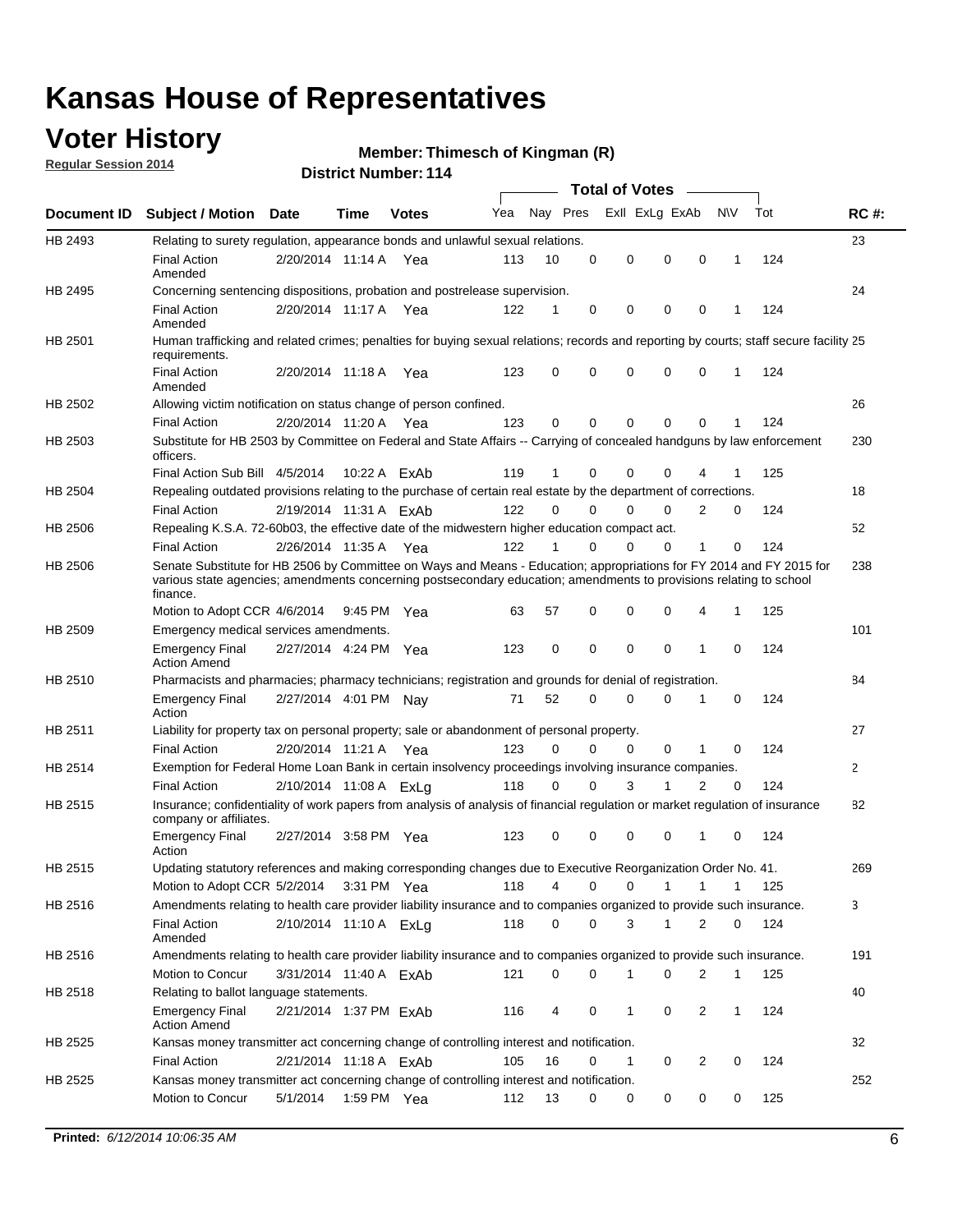### **Voter History**

**Regular Session 2014**

#### **Thimesch of Kingman (R)**

|                |                                                                                                                                                                                                                                                                                                                                           |                        |             |              |     |    |          | <b>Total of Votes</b> |             |                |           |     |             |
|----------------|-------------------------------------------------------------------------------------------------------------------------------------------------------------------------------------------------------------------------------------------------------------------------------------------------------------------------------------------|------------------------|-------------|--------------|-----|----|----------|-----------------------|-------------|----------------|-----------|-----|-------------|
| Document ID    | <b>Subject / Motion Date</b>                                                                                                                                                                                                                                                                                                              |                        | <b>Time</b> | <b>Votes</b> | Yea |    | Nay Pres | Exll ExLg ExAb        |             |                | <b>NV</b> | Tot | <b>RC#:</b> |
| HB 2533        | Changing interest credit amounts, member distributions upon termination or death and retirement annuities under the KPERS 42<br>Act of 2015.                                                                                                                                                                                              |                        |             |              |     |    |          |                       |             |                |           |     |             |
|                | <b>Emergency Final</b><br><b>Action Amend</b>                                                                                                                                                                                                                                                                                             | 2/21/2014 1:40 PM ExAb |             |              | 94  | 26 | 0        | 1                     | $\mathbf 0$ | 2              | 1         | 124 |             |
| HB 2537        | Eliminating font size and type requirement for disclosure statements contained in insurance contracts and explanatory                                                                                                                                                                                                                     |                        |             |              |     |    |          |                       |             |                |           |     | 81          |
|                | materials printed in any language other than English.<br><b>Emergency Final</b>                                                                                                                                                                                                                                                           | 2/27/2014 3:56 PM Yea  |             |              | 119 | 4  | 0        | 0                     | 0           | 1              | 0         | 124 |             |
|                | Action                                                                                                                                                                                                                                                                                                                                    |                        |             |              |     |    |          |                       |             |                |           |     |             |
| <b>HB 2537</b> | Insurance; eliminating font and type requirements for certain non-English insurance documents; confidentiality of certain<br>documents; continuation of health insurance for spouse and children of certain emergency personnel and employees of the<br>department of corrections; purchase of certain insurance by the state fair board. |                        |             |              |     |    |          |                       |             |                |           |     | 249         |
|                | Motion to adopt CCR 4/30/2014 3:58 PM Yea                                                                                                                                                                                                                                                                                                 |                        |             |              | 122 | 0  | 0        | 1                     |             | 0              | 1         | 125 |             |
| HB 2538        | Giving landowner right of first refusal for antlers of deer illegally shot on landowner's property.                                                                                                                                                                                                                                       |                        |             |              |     |    |          |                       |             |                |           |     | 102         |
|                | Emergency Final<br><b>Action Amend</b>                                                                                                                                                                                                                                                                                                    | 2/27/2014 4:26 PM Nay  |             |              | 106 | 17 | 0        | 0                     | $\mathbf 0$ | 1              | 0         | 124 |             |
| HB 2541        | Substitute for HB2541 by Committee on Local Government—plastic bottles and containers; labeling; solid waste landfill<br>restrictions.                                                                                                                                                                                                    |                        |             |              |     |    |          |                       |             |                |           |     | 121         |
|                | Final Action Sub Bill 3/17/2014 11:21 A FxAb                                                                                                                                                                                                                                                                                              |                        |             |              | 102 | 21 | 0        | 0                     | $\mathbf 0$ | 2              | 0         | 125 |             |
| HB 2542        | Property tax exemption for amateur-built aircraft.                                                                                                                                                                                                                                                                                        |                        |             |              |     |    |          |                       |             |                |           |     | 112         |
|                | <b>Final Action</b><br>Amended                                                                                                                                                                                                                                                                                                            | 3/13/2014 11:22 A Yea  |             |              | 116 | 4  | 0        | 1                     | 1           | $\overline{2}$ | 1         | 125 |             |
| HB 2544        | Authorizing postsecondary educational institutions to enter into the state authorization reciprocity agreement to provide<br>distance education.                                                                                                                                                                                          |                        |             |              |     |    |          |                       |             |                |           |     | 17          |
|                | <b>Final Action</b>                                                                                                                                                                                                                                                                                                                       | 2/17/2014 11:21 A      |             | Yea          | 120 | 0  | 0        | 3                     | 0           | 1              | 0         | 124 |             |
| HB 2545        | Extending sunset date on certain agriculture fees from July 1, 2015, to July 1, 2019.                                                                                                                                                                                                                                                     |                        |             |              |     |    |          |                       |             |                |           |     | 68          |
|                | <b>Final Action</b><br>Amended                                                                                                                                                                                                                                                                                                            | 2/27/2014 10:25 A Yea  |             |              | 99  | 24 | 0        | $\mathbf 0$           | $\Omega$    | $\mathbf{1}$   | 0         | 124 |             |
| HB 2547        | Changing the map copy requirement in mining permit application.                                                                                                                                                                                                                                                                           |                        |             |              |     |    |          |                       |             |                |           |     | 53          |
|                | <b>Final Action</b>                                                                                                                                                                                                                                                                                                                       | 2/26/2014 11:36 A      |             | Yea          | 123 | 0  | 0        | 0                     | 0           | 1              | 0         | 124 |             |
| HB 2548        | Creating the water program management fund and transferring the air quality fee fund.                                                                                                                                                                                                                                                     |                        |             |              |     |    |          |                       |             |                |           |     | 46          |
|                | <b>Emergency Final</b><br>Action                                                                                                                                                                                                                                                                                                          | 2/21/2014 1:46 PM ExAb |             |              | 119 | 1  | 0        | 1                     | 0           | 2              | 1         | 124 |             |
| HB 2549        | Allowing burial of hazardous waste on-site.                                                                                                                                                                                                                                                                                               |                        |             |              |     |    |          |                       |             |                |           |     | 54          |
|                | <b>Final Action</b>                                                                                                                                                                                                                                                                                                                       | 2/26/2014 11:38 A      |             | Yea          | 123 | 0  | 0        | 0                     | 0           | 1              | 0         | 124 |             |
| HB 2550        | Repeal of the atmospheric mercury deposition monitoring network.                                                                                                                                                                                                                                                                          |                        |             |              |     |    |          |                       |             |                |           |     | 33          |
|                | <b>Final Action</b>                                                                                                                                                                                                                                                                                                                       | 2/21/2014 11:20 A ExAb |             |              | 92  | 29 | 0        | 1                     | 0           | 2              | 0         | 124 |             |
| HB 2551        | Repealing regulation of PCB disposal facilities.                                                                                                                                                                                                                                                                                          |                        |             |              |     |    |          |                       |             |                |           |     | 47          |
|                | <b>Emergency Final</b><br>Action Amend                                                                                                                                                                                                                                                                                                    | 2/21/2014 1:47 PM ExAb |             |              | 100 | 20 | 0        | 1                     | 0           | 2              | 1         | 124 |             |
| HB 2551        | Repealing the regulation of PCB disposal facilities; making changes to the atmospheric mercury deposition monitoring network 271<br>and the disposal of plastic bottles, containers and solid waste.                                                                                                                                      |                        |             |              |     |    |          |                       |             |                |           |     |             |
|                | Motion to Adopt CCR 5/2/2014 3:45 PM Yea                                                                                                                                                                                                                                                                                                  |                        |             |              | 105 | 17 | 0        | 0                     | 1           | 1              | 1         | 125 |             |
| HB 2552        | Managed care organizations, prompt payment.                                                                                                                                                                                                                                                                                               |                        |             |              |     |    |          |                       |             |                |           |     | 69          |
|                | <b>Final Action</b><br>Amended                                                                                                                                                                                                                                                                                                            | 2/27/2014 10:26 A Yea  |             |              | 123 | 0  | 0        | 0                     | 0           | 1              | 0         | 124 |             |
| HB 2552        | Kansas medical assistance program; managed care organizations; consent for expansion of certain medicaid services.                                                                                                                                                                                                                        |                        |             |              |     |    |          |                       |             |                |           |     | 225         |
|                | Motion to Concur                                                                                                                                                                                                                                                                                                                          | 4/4/2014               |             | 6:13 PM ExAb | 68  | 54 | 0        | 0                     | 1           | $\overline{2}$ | 0         | 125 |             |
| HB 2553        | Health care compact.                                                                                                                                                                                                                                                                                                                      |                        |             |              |     |    |          |                       |             |                |           |     | 141         |
|                | <b>Final Action</b>                                                                                                                                                                                                                                                                                                                       | 3/24/2014 10:15 A ExAb |             |              | 74  | 48 | 0        | 0                     | 0           | 3              | 0         | 125 |             |
| HB 2555        | Release of information in support of arrest warrants and search warrants.                                                                                                                                                                                                                                                                 |                        |             |              |     |    |          |                       |             |                |           |     | 86          |
|                | <b>Emergency Final</b><br><b>Action Amend</b>                                                                                                                                                                                                                                                                                             | 2/27/2014 4:04 PM Nay  |             |              | 113 | 10 | 0        | 0                     | 0           | $\mathbf{1}$   | 0         | 124 |             |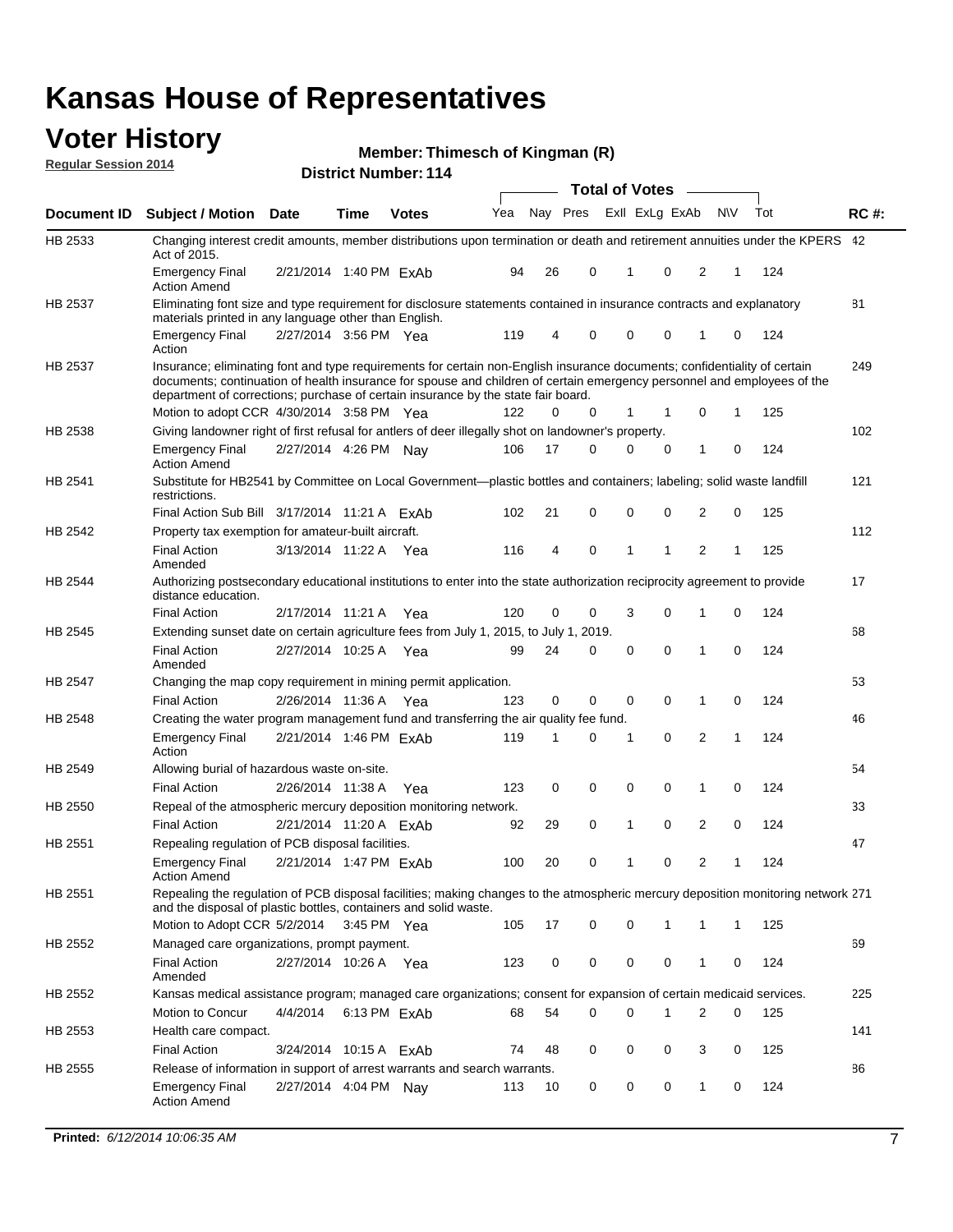### **Voter History**

**Regular Session 2014**

#### **Thimesch of Kingman (R)**

|                |                                                                                                                                                                                                                                                                                                                                                           |                        |             |              |     |          |          | <b>Total of Votes</b> |             |              |             |     |             |
|----------------|-----------------------------------------------------------------------------------------------------------------------------------------------------------------------------------------------------------------------------------------------------------------------------------------------------------------------------------------------------------|------------------------|-------------|--------------|-----|----------|----------|-----------------------|-------------|--------------|-------------|-----|-------------|
|                | Document ID Subject / Motion Date                                                                                                                                                                                                                                                                                                                         |                        | Time        | <b>Votes</b> | Yea | Nay Pres |          | Exll ExLg ExAb        |             |              | N\V         | Tot | <b>RC#:</b> |
| HB 2557        | Changing penalties for certain taxpayers who file incorrect returns under Kansas income tax act.                                                                                                                                                                                                                                                          |                        |             |              |     |          |          |                       |             |              |             |     | 21          |
|                | <b>Final Action</b><br>Amended                                                                                                                                                                                                                                                                                                                            | 2/19/2014 11:35 A ExAb |             |              | 122 | 0        | 0        | 0                     | 0           | 2            | $\mathbf 0$ | 124 |             |
| HB 2561        | Licensure of pharmacists and registration of pharmacy interns by board of pharmacy.                                                                                                                                                                                                                                                                       |                        |             |              |     |          |          |                       |             |              |             |     | 55          |
|                | <b>Final Action</b>                                                                                                                                                                                                                                                                                                                                       | 2/26/2014 11:39 A Yea  |             |              | 105 | 18       | 0        | 0                     | 0           | 1            | 0           | 124 |             |
| HB 2564        | Requiring 60-day wait before re-employment for retirement benefit eligibility.                                                                                                                                                                                                                                                                            |                        |             |              |     |          |          |                       |             |              |             |     | 43          |
|                | <b>Emergency Final</b><br>Action                                                                                                                                                                                                                                                                                                                          | 2/21/2014 1:41 PM ExAb |             |              | 120 | 0        | 0        | 1                     | 0           | 2            | 1           | 124 |             |
| HB 2566        | Requiring court fee for forensic audio and video examination services.                                                                                                                                                                                                                                                                                    |                        |             |              |     |          |          |                       |             |              |             |     | 93          |
|                | <b>Emergency Final</b><br>Action                                                                                                                                                                                                                                                                                                                          | 2/27/2014 4:12 PM Yea  |             |              | 123 | 0        | 0        | $\mathbf 0$           | $\mathbf 0$ | $\mathbf{1}$ | 0           | 124 |             |
| HB 2568        | Domestic relations; Kansas family law code; child support guidelines.                                                                                                                                                                                                                                                                                     |                        |             |              |     |          |          |                       |             |              |             |     | 70          |
|                | <b>Final Action</b><br>Amended                                                                                                                                                                                                                                                                                                                            | 2/27/2014 10:27 A      |             | Yea          | 123 | 0        | 0        | 0                     | $\mathbf 0$ | 1            | 0           | 124 |             |
| HB 2568        | Domestic relations; Kansas family law code; child support guidelines.                                                                                                                                                                                                                                                                                     |                        |             |              |     |          |          |                       |             |              |             |     | 268         |
|                | Motion to adopt CCR 5/2/2014                                                                                                                                                                                                                                                                                                                              |                        | 3:28 PM Yea |              | 123 | 0        | 0        | 0                     | 1           | 1            | 0           | 125 |             |
| HB 2576        | Employment security law; creation of "new employer rate."                                                                                                                                                                                                                                                                                                 |                        |             |              |     |          |          |                       |             |              |             |     | 71          |
|                | <b>Final Action</b><br>Amended                                                                                                                                                                                                                                                                                                                            | 2/27/2014 10:28 A      |             | Yea          | 123 | 0        | 0        | 0                     | $\mathbf 0$ | 1            | 0           | 124 |             |
| HB 2576        | Employment security law; creation of "new employer rate."                                                                                                                                                                                                                                                                                                 |                        |             |              |     |          |          |                       |             |              |             |     | 159         |
|                | Motion to Concur                                                                                                                                                                                                                                                                                                                                          | 3/25/2014 10:47 A ExAb |             |              | 122 | 0        | 0        | 1                     | 0           | 2            | 0           | 125 |             |
| <b>HB 2577</b> | Allowing parents to remain anonymous when surrendering an infant under the newborn protection act.                                                                                                                                                                                                                                                        |                        |             |              |     |          |          |                       |             |              |             |     | 56          |
|                | <b>Final Action</b><br>Amended                                                                                                                                                                                                                                                                                                                            | 2/26/2014 11:41 A Yea  |             |              | 123 | 0        | $\Omega$ | 0                     | 0           | 1            | 0           | 124 |             |
| HB 2577        | Allowing parents to remain anonymous when surrendering an infant under the newborn protection act.                                                                                                                                                                                                                                                        |                        |             |              |     |          |          |                       |             |              |             |     | 220         |
|                | Motion to Concur                                                                                                                                                                                                                                                                                                                                          | 4/4/2014               |             | 11:45 A ExAb | 121 | 0        | 0        |                       | 1           | 1            | $\mathbf 1$ | 125 |             |
| HB 2578        | Certification by chief law enforcement officer for transfer of a firearm when required by federal law.                                                                                                                                                                                                                                                    |                        |             |              |     |          |          |                       |             |              |             |     | 122         |
|                | <b>Final Action</b><br>Amended                                                                                                                                                                                                                                                                                                                            | 3/17/2014 11:22 A ExAb |             |              | 123 | 0        | 0        | $\Omega$              | $\Omega$    | 2            | 0           | 125 |             |
| HB 2578        | Regulating the possession of weapons.                                                                                                                                                                                                                                                                                                                     |                        |             |              |     |          |          |                       |             |              |             |     | 235         |
|                | Motion to Adopt CCR 4/5/2014 4:40 PM ExAb                                                                                                                                                                                                                                                                                                                 |                        |             |              | 102 | 19       | 0        | 0                     | $\Omega$    | 4            | 0           | 125 |             |
| HB 2580        | Specifying the duties of the state fire marshal relating to regional emergency response teams for hazardous materials and<br>search and rescue incidents.                                                                                                                                                                                                 |                        |             |              |     |          |          |                       |             |              |             |     | 72          |
|                | <b>Final Action</b><br>Amended                                                                                                                                                                                                                                                                                                                            | 2/27/2014 10:29 A      |             | Yea          | 113 | 10       | 0        | $\mathbf 0$           | $\mathbf 0$ | 1            | 0           | 124 |             |
| HB 2580        | Kansas Real Estate Appraisal Board; licensee fingerprinting and criminal background checks.                                                                                                                                                                                                                                                               |                        |             |              |     |          |          |                       |             |              |             |     | 272         |
|                | Motion to adopt CCR 5/2/2014                                                                                                                                                                                                                                                                                                                              |                        | 3:49 PM Yea |              | 115 | 7        | 0        | 0                     | 1           | 1            | 1           | 125 |             |
| HB 2582        | Creating an exemption from food establishment licensing for churches.                                                                                                                                                                                                                                                                                     |                        |             |              |     |          |          |                       |             |              |             |     | 57          |
|                | <b>Final Action</b>                                                                                                                                                                                                                                                                                                                                       | 2/26/2014 11:42 A Yea  |             |              | 123 | 0        | 0        | 0                     | 0           |              | 0           | 124 |             |
| HB 2588        | Child in need of care; juvenile offenders; permanent custodians.                                                                                                                                                                                                                                                                                          |                        |             |              |     |          |          |                       |             |              |             |     | 94          |
|                | <b>Emergency Final</b><br><b>Action Amend</b>                                                                                                                                                                                                                                                                                                             | 2/27/2014 4:14 PM Yea  |             |              | 123 | 0        | 0        | 0                     | 0           | 1            | 0           | 124 |             |
| HB 2588        | Senate Substitute for HB 2588 by Committee on Judiciary - Concerning children and minors; relating to children in need of<br>care; placement in juvenile detention facilities; permanent custodians; relating to juvenile offenders; alternative adjudication;<br>youth residential centers and services; risk assessment; sentencing; good time credits. |                        |             |              |     |          |          |                       |             |              |             |     | 244         |
|                | Motion to adopt CCR 4/30/2014 3:36 PM Yea                                                                                                                                                                                                                                                                                                                 |                        |             |              | 123 | 0        | 0        | 1                     | 1           | 0            | 0           | 125 |             |
| HB 2591        | Requiring certain audit reports to be filed electronically and to be filed only with the department of administration.                                                                                                                                                                                                                                    |                        |             |              |     |          |          |                       |             |              |             |     | 58          |
|                | <b>Final Action</b>                                                                                                                                                                                                                                                                                                                                       | 2/26/2014 11:43 A Yea  |             |              | 123 | 0        | 0        | 0                     | 0           | 1            | 0           | 124 |             |
| HB 2595        | State fossils; the tylosaurus and the pteranodon.                                                                                                                                                                                                                                                                                                         |                        |             |              |     |          |          |                       |             |              |             |     | 73          |
|                | <b>Final Action</b><br>Amended                                                                                                                                                                                                                                                                                                                            | 2/27/2014 10:31 A Yea  |             |              | 96  | 27       | 0        | 0                     | 0           | 1            | 0           | 124 |             |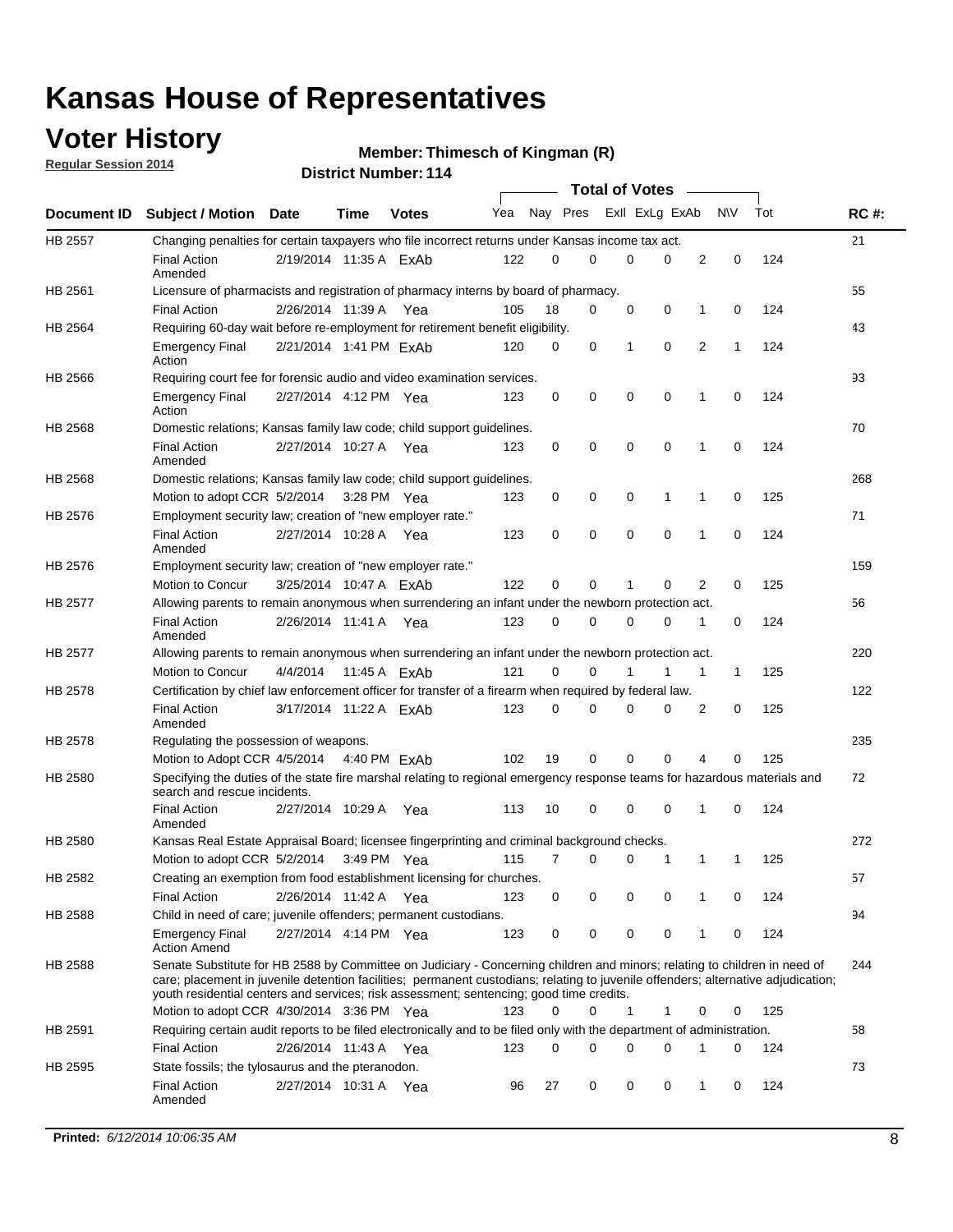### **Voter History**

**Regular Session 2014**

**Thimesch of Kingman (R)**

|             |                                                                                                                                                                                                                                       |                        |              | PISUIVLINUIIINGI. I I <del>4</del> |     |                |             |                | <b>Total of Votes</b> |              |           |     |             |
|-------------|---------------------------------------------------------------------------------------------------------------------------------------------------------------------------------------------------------------------------------------|------------------------|--------------|------------------------------------|-----|----------------|-------------|----------------|-----------------------|--------------|-----------|-----|-------------|
| Document ID | <b>Subject / Motion Date</b>                                                                                                                                                                                                          |                        | Time         | <b>Votes</b>                       | Yea | Nay Pres       |             |                | Exll ExLg ExAb        |              | <b>NV</b> | Tot | <b>RC#:</b> |
| HB 2596     | Computation of retirement benefits when a state officer or employee is placed on furlough or has reduction in compensation.                                                                                                           |                        |              |                                    |     |                |             |                |                       |              |           |     | 74          |
|             | <b>Final Action</b>                                                                                                                                                                                                                   | 2/27/2014 10:33 A      |              | Yea                                | 123 | 0              | $\Omega$    | 0              | $\Omega$              |              | 0         | 124 |             |
| HB 2596     | Computation of retirement benefits when a state officer or employee is placed on furlough or has reduction in<br>compensation.                                                                                                        |                        |              |                                    |     |                |             |                |                       |              |           |     | 246         |
|             | Motion to adopt CCR 4/30/2014 3:45 PM Yea                                                                                                                                                                                             |                        |              |                                    | 123 | 0              | 0           | 1              |                       | 0            | 0         | 125 |             |
| HB 2597     | Municipal recycling services                                                                                                                                                                                                          |                        |              |                                    |     |                |             |                |                       |              |           |     | 97          |
|             | <b>Emergency Final</b><br><b>Action Amend</b>                                                                                                                                                                                         | 2/27/2014 4:20 PM Yea  |              |                                    | 105 | 18             | 0           | $\mathbf 0$    | $\mathbf 0$           | 1            | 0         | 124 |             |
| HB 2599     | Authorizing the secretary of state to grant an easement to the unified government of Wyandotte county.                                                                                                                                |                        |              |                                    |     |                |             |                |                       |              |           |     | 22          |
|             | <b>Final Action</b>                                                                                                                                                                                                                   | 2/19/2014 11:37 A ExAb |              |                                    | 120 | $\overline{2}$ | 0           | $\Omega$       | 0                     | 2            | 0         | 124 |             |
| HB 2599     | Authorizing the secretary of state to grant an easement to the unified government of Wyandotte county.                                                                                                                                |                        |              |                                    |     |                |             |                |                       |              |           |     | 118         |
|             | Motion to Concur                                                                                                                                                                                                                      | 3/14/2014 11:25 A Yea  |              |                                    | 118 | 0              | $\mathbf 0$ | $\overline{2}$ | 1                     | 4            | 0         | 125 |             |
| HB 2602     | Increasing the percentage of unclassified employees allowed to be employed by KPERS from 25% to 50%.                                                                                                                                  |                        |              |                                    |     |                |             |                |                       |              |           |     | 44          |
|             | <b>Emergency Final</b><br>Action                                                                                                                                                                                                      | 2/21/2014 1:43 PM ExAb |              |                                    | 107 | 13             | 0           | 1              | 0                     | 2            | 1         | 124 |             |
| HB 2602     | Increasing the percentage of unclassified employees allowed to be employed by KPERS from 25% to 50%.                                                                                                                                  |                        |              |                                    |     |                |             |                |                       |              |           |     | 195         |
|             | Motion to Concur                                                                                                                                                                                                                      | 4/1/2014               | 10:57 A ExAb |                                    | 108 | 15             | 0           | 1              | 0                     | 1            | 0         | 125 |             |
| HB 2609     | Practice of pharmacy; filling and refilling of prescriptions.                                                                                                                                                                         |                        |              |                                    |     |                |             |                |                       |              |           |     | 105         |
|             | <b>Emergency Final</b><br><b>Action Amend</b>                                                                                                                                                                                         | 2/27/2014 4:29 PM Yea  |              |                                    | 123 | 0              | $\mathbf 0$ | $\mathbf 0$    | 0                     | $\mathbf{1}$ | 0         | 124 |             |
| HB 2611     | Conduct of dental offices.                                                                                                                                                                                                            |                        |              |                                    |     |                |             |                |                       |              |           |     | 83          |
|             | <b>Emergency Final</b><br>Action                                                                                                                                                                                                      | 2/27/2014 3:59 PM Yea  |              |                                    | 123 | 0              | $\mathbf 0$ | $\mathbf 0$    | 0                     | $\mathbf{1}$ | 0         | 124 |             |
| HB 2612     | Relating to district judge and district magistrate judge vacancies.                                                                                                                                                                   |                        |              |                                    |     |                |             |                |                       |              |           |     | 75          |
|             | <b>Final Action</b><br>Amended                                                                                                                                                                                                        | 2/27/2014 10:34 A      |              | Yea                                | 106 | 17             | $\mathbf 0$ | $\mathbf 0$    | 0                     | 1            | $\Omega$  | 124 |             |
| HB 2613     | Relating to the issuance of stillbirth and unborn child's death certificates.                                                                                                                                                         |                        |              |                                    |     |                |             |                |                       |              |           |     | 103         |
|             | <b>Emergency Final</b><br><b>Action Amend</b>                                                                                                                                                                                         | 2/27/2014 4:27 PM Yea  |              |                                    | 122 | $\mathbf 1$    | 0           | 0              | 0                     | 1            | 0         | 124 |             |
| HB 2615     | Substitute for HB 2615 by Committee on Commerce, Labor and Economic Development - Workers compensation assigned<br>risk pool.                                                                                                         |                        |              |                                    |     |                |             |                |                       |              |           |     | 185         |
|             | <b>EFA Sub Bill</b><br>Amended                                                                                                                                                                                                        | 3/26/2014 3:42 PM ExAb |              |                                    | 98  | 25             | 0           | 1              | 0                     | 1            | 0         | 125 |             |
| HB 2616     | Secretary of labor; explore agreement to allow state of Kansas to enforce OSHA standards.                                                                                                                                             |                        |              |                                    |     |                |             |                |                       |              |           |     | 92          |
|             | <b>Emergency Final</b><br>Action                                                                                                                                                                                                      | 2/27/2014 4:11 PM Yea  |              |                                    | 93  | 30             | 0           | 0              | 0                     | 1            | 0         | 124 |             |
| HB 2616     | Senate Substitute for HB 2616 by Committee on Commerce - Secretary of labor directed to study state enforcement of OSHA 261<br>standards.                                                                                             |                        |              |                                    |     |                |             |                |                       |              |           |     |             |
|             | Motion to Concur                                                                                                                                                                                                                      | 5/2/2014               | 11:47 A Yea  |                                    | 94  | 30             | 0           | $\mathbf 0$    | 1                     | 0            | 0         | 125 |             |
| HB 2633     | Substitute for HB 2633 by Committee on Corrections and Juvenile Justice - Juvenile offenders; youth residential centers and<br>services; risk assessment; raising the age for prosecution as an adult; sentencing; good time credits. |                        |              |                                    |     |                |             |                |                       |              |           |     | 106         |
|             | <b>EFA Sub Bill</b><br>Amended                                                                                                                                                                                                        | 2/27/2014 4:31 PM Yea  |              |                                    | 122 | 1              | 0           | $\mathbf 0$    | 0                     | 1            | 0         | 124 |             |
| HB 2636     | Secretary of health and environment and air quality standards.                                                                                                                                                                        |                        |              |                                    |     |                |             |                |                       |              |           |     | 45          |
|             | <b>Emergency Final</b><br><b>Action Amend</b>                                                                                                                                                                                         | 2/21/2014 1:44 PM ExAb |              |                                    | 89  | 31             | 0           | 1              | 0                     | 2            | 1         | 124 |             |
| HB 2636     | Secretary of health and environment and air quality standards.                                                                                                                                                                        |                        |              |                                    |     |                |             |                |                       |              |           |     | 212         |
|             | Sub motion to concur 4/3/2014                                                                                                                                                                                                         |                        | 7:20 PM FxAb |                                    | 121 | 3              | 0           | 0              | 0                     | 1            | 0         | 125 |             |
| HB 2642     | Income tax deduction for net gain on the sale of certain horses, cattle or livestock; income tax credit for expenditures to make 131                                                                                                  |                        |              |                                    |     |                |             |                |                       |              |           |     |             |
|             | dwelling or facility accessible for persons with a disability.<br><b>Final Action</b>                                                                                                                                                 | 3/20/2014 11:17 A ExAb |              |                                    | 123 | 0              | 0           | 0              | 1                     | 1            | 0         | 125 |             |
|             | Amended                                                                                                                                                                                                                               |                        |              |                                    |     |                |             |                |                       |              |           |     |             |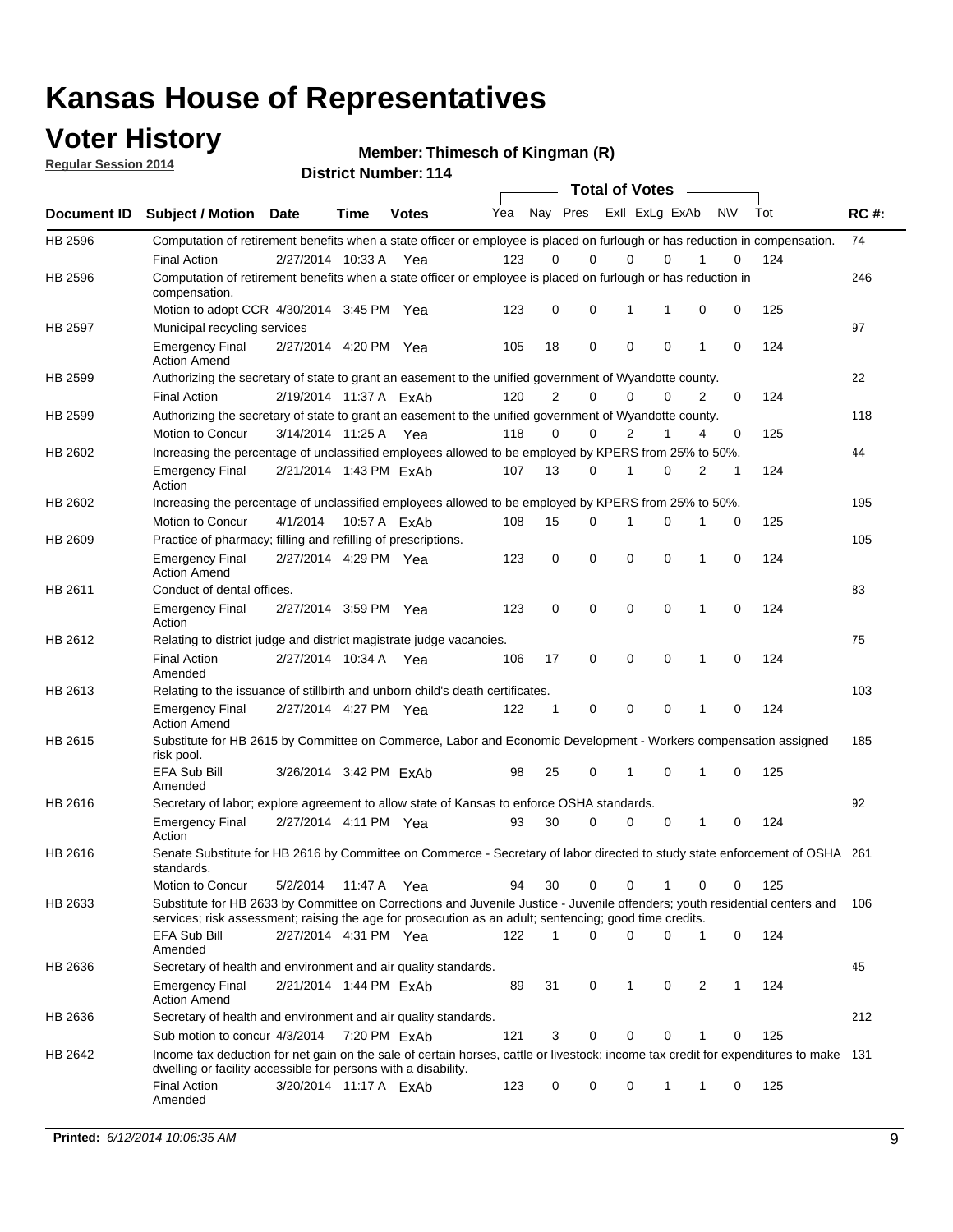#### **Voter History Regular Session 2014**

|  | Member: Thimesch of Kingman (R) |  |  |
|--|---------------------------------|--|--|
|--|---------------------------------|--|--|

|  | <b>District Number: 114</b> |  |
|--|-----------------------------|--|
|  |                             |  |

|                |                                                                                                                                                                                                                                                                                                                                                                                                                               |                        |             |              |     |          |             | <b>Total of Votes</b>   |             |                |              |     |             |
|----------------|-------------------------------------------------------------------------------------------------------------------------------------------------------------------------------------------------------------------------------------------------------------------------------------------------------------------------------------------------------------------------------------------------------------------------------|------------------------|-------------|--------------|-----|----------|-------------|-------------------------|-------------|----------------|--------------|-----|-------------|
|                | Document ID Subject / Motion Date                                                                                                                                                                                                                                                                                                                                                                                             |                        | Time        | <b>Votes</b> | Yea |          |             | Nay Pres ExII ExLg ExAb |             |                | <b>NV</b>    | Tot | <b>RC#:</b> |
| HB 2643        | Property tax; classification of commercial and industrial machinery and equipment as personal property; reclassification of<br>property upon termination of IRB tax exemption; use of independent appraisers to appraiser certain                                                                                                                                                                                             |                        |             |              |     |          |             |                         |             |                |              |     | 164         |
|                | <b>Final Action</b><br>Amended                                                                                                                                                                                                                                                                                                                                                                                                | 3/26/2014 10:56 A FxAb |             |              | 123 | $\Omega$ | $\Omega$    | 1                       | $\Omega$    | 1              | 0            | 125 |             |
| HB 2643        | Property tax; classification of commercial and industrial machinery and equipment as personal property; reclassification of<br>property upon termination of IRB tax exemption; use of independent appraisers to appraiser certain complex property; motor<br>vehicles, members of military; mortgage registration tax phase out and replacement with fees; county clerk technology fund;<br>county treasurer technology fund. |                        |             |              |     |          |             |                         |             |                |              |     | 274         |
|                | Motion to Concur                                                                                                                                                                                                                                                                                                                                                                                                              | 5/2/2014               |             | 5:12 PM Nay  | 16  | 108      | 0           | 0                       | 0           |                | 0            | 125 |             |
| HB 2643        | Property tax; classification of commercial and industrial machinery and equipment as personal property; reclassification of<br>property upon termination of IRB tax exemption; use of independent appraisers to appraiser certain complex property; motor<br>vehicles, members of military; mortgage registration tax phase out and replacement with fees; county clerk technology fund;<br>county treasurer technology fund. |                        |             |              |     |          |             |                         |             |                |              |     | 286         |
|                | Motion to adopt CCR 5/3/2014                                                                                                                                                                                                                                                                                                                                                                                                  |                        | 1:53 AM     | Nay          | 70  | 53       | 0           | 0                       | 0           | 1              | 1            | 125 |             |
| HB 2648        | Property tax exemption for levees.                                                                                                                                                                                                                                                                                                                                                                                            |                        |             |              |     |          |             |                         |             |                |              |     | 100         |
|                | <b>Emergency Final</b><br><b>Action Amend</b>                                                                                                                                                                                                                                                                                                                                                                                 | 2/27/2014 4:23 PM      |             | Nay          | 100 | 23       | 0           | 0                       | $\mathbf 0$ | 1              | 0            | 124 |             |
| HB 2651        | County law library.                                                                                                                                                                                                                                                                                                                                                                                                           |                        |             |              |     |          |             |                         |             |                |              |     | 76          |
|                | <b>Final Action</b><br>Amended                                                                                                                                                                                                                                                                                                                                                                                                | 2/27/2014 10:38 A      |             | Yea          | 82  | 41       | 0           | 0                       | $\mathbf 0$ | 1              | $\Omega$     | 124 |             |
| HB 2655        | Allowing veterans with PTSD to seek mental health treatment upon certain convictions.                                                                                                                                                                                                                                                                                                                                         |                        |             |              |     |          |             |                         |             |                |              |     | 77          |
|                | <b>Final Action</b><br>Amended                                                                                                                                                                                                                                                                                                                                                                                                | 2/27/2014 10:40 A      |             | Yea          | 123 | 0        | $\mathbf 0$ | 0                       | 0           | 1              | 0            | 124 |             |
| <b>HB 2655</b> | Senate Substitute for HB 2655 by Committee on Judiciary - Allowing veterans with PTSD to seek mental health treatment<br>upon certain convictions; also amending the crimes of interference with law enforcement and giving a false alarm.                                                                                                                                                                                    |                        |             |              |     |          |             |                         |             |                |              |     | 224         |
|                | Motion to Concur                                                                                                                                                                                                                                                                                                                                                                                                              | 4/4/2014               |             | 5:42 PM ExAb | 122 | $\Omega$ | $\Omega$    | 0                       | 1           | 2              | 0            | 125 |             |
| HB 2656        | Authorizing the state of Kansas to pay the death gratuity benefit to the designated survivor of a Kansas service member during 48<br>a federal government shutdown and providing for reimbursement to the state                                                                                                                                                                                                               |                        |             |              |     |          |             |                         |             |                |              |     |             |
|                | <b>Final Action</b>                                                                                                                                                                                                                                                                                                                                                                                                           | 2/26/2014 11:27 A Yea  |             |              | 123 | 0        | 0           | 0                       | 0           | 1              | 0            | 124 |             |
| HB 2661        | Substitute for HB 2661 by Committee on Energy and Environment - Siting of electric transmission lines; notice and hearing<br>requirements.                                                                                                                                                                                                                                                                                    |                        |             |              |     |          |             |                         |             |                |              |     | 181         |
|                | <b>EFA Sub Bill</b>                                                                                                                                                                                                                                                                                                                                                                                                           | 3/26/2014 3:37 PM ExAb |             |              | 119 | 4        | 0           | 1                       | 0           | 1              | 0            | 125 |             |
| HB 2662        | Expungment of driving under the influence convictions.                                                                                                                                                                                                                                                                                                                                                                        |                        |             |              |     |          |             |                         |             |                |              |     | 116         |
|                | <b>Final Action</b><br>Amended                                                                                                                                                                                                                                                                                                                                                                                                | 3/14/2014 11:22 A      |             | Yea          | 87  | 31       | 0           | $\overline{2}$          | 1           | 4              | 0            | 125 |             |
| <b>HB 2668</b> | Health insurance for qualified professional associations.                                                                                                                                                                                                                                                                                                                                                                     |                        |             |              |     |          |             |                         |             |                |              |     | 34          |
|                | <b>Final Action</b><br>Amended                                                                                                                                                                                                                                                                                                                                                                                                | 2/21/2014 11:21 A ExAb |             |              | 114 | 7        | 0           | 1                       | $\mathbf 0$ | $\overline{2}$ | 0            | 124 |             |
| HB 2668        | Predetermination of health insurance benefits                                                                                                                                                                                                                                                                                                                                                                                 |                        |             |              |     |          |             |                         |             |                |              |     | 262         |
|                | Motion to Concur                                                                                                                                                                                                                                                                                                                                                                                                              | 5/2/2014               | 12:05 P Yea |              | 97  | 27       | 0           | 0                       |             | 0              | 0            | 125 |             |
| HB 2669        | State civil service board; transferred from the department of administration to the office of administrative hearings.                                                                                                                                                                                                                                                                                                        |                        |             |              |     |          |             |                         |             |                |              |     | 87          |
|                | <b>Emergency Final</b><br>Action                                                                                                                                                                                                                                                                                                                                                                                              | 2/27/2014 4:05 PM Yea  |             |              | 110 | 13       | $\mathbf 0$ | 0                       | 0           | 1              | 0            | 124 |             |
| HB 2673        | Kansas healing arts act; physician assistant licensure act.                                                                                                                                                                                                                                                                                                                                                                   |                        |             |              |     |          |             |                         |             |                |              |     | 91          |
|                | <b>Emergency Final</b><br><b>Action Amend</b>                                                                                                                                                                                                                                                                                                                                                                                 | 2/27/2014 4:10 PM Yea  |             |              | 105 | 18       | 0           | 0                       | 0           | 1              | 0            | 124 |             |
| HB 2673        | Board of healing arts functions and duties, physician assistants licensure act and podiatry act.                                                                                                                                                                                                                                                                                                                              |                        |             |              |     |          |             |                         |             |                |              |     | 270         |
|                | Motion to adopt CCR 5/2/2014 3:39 PM Yea                                                                                                                                                                                                                                                                                                                                                                                      |                        |             |              | 111 | 11       | $\Omega$    | 0                       | 1           | 1              | $\mathbf{1}$ | 125 |             |
| HB 2675        | Relating to procurement negotiating committees; certified businesses.                                                                                                                                                                                                                                                                                                                                                         |                        |             |              |     |          |             |                         |             |                |              |     | 165         |
|                | <b>Final Action</b><br>Amended                                                                                                                                                                                                                                                                                                                                                                                                | 3/26/2014 10:57 A ExAb |             |              | 123 | 0        | 0           | 1                       | 0           | $\mathbf{1}$   | 0            | 125 |             |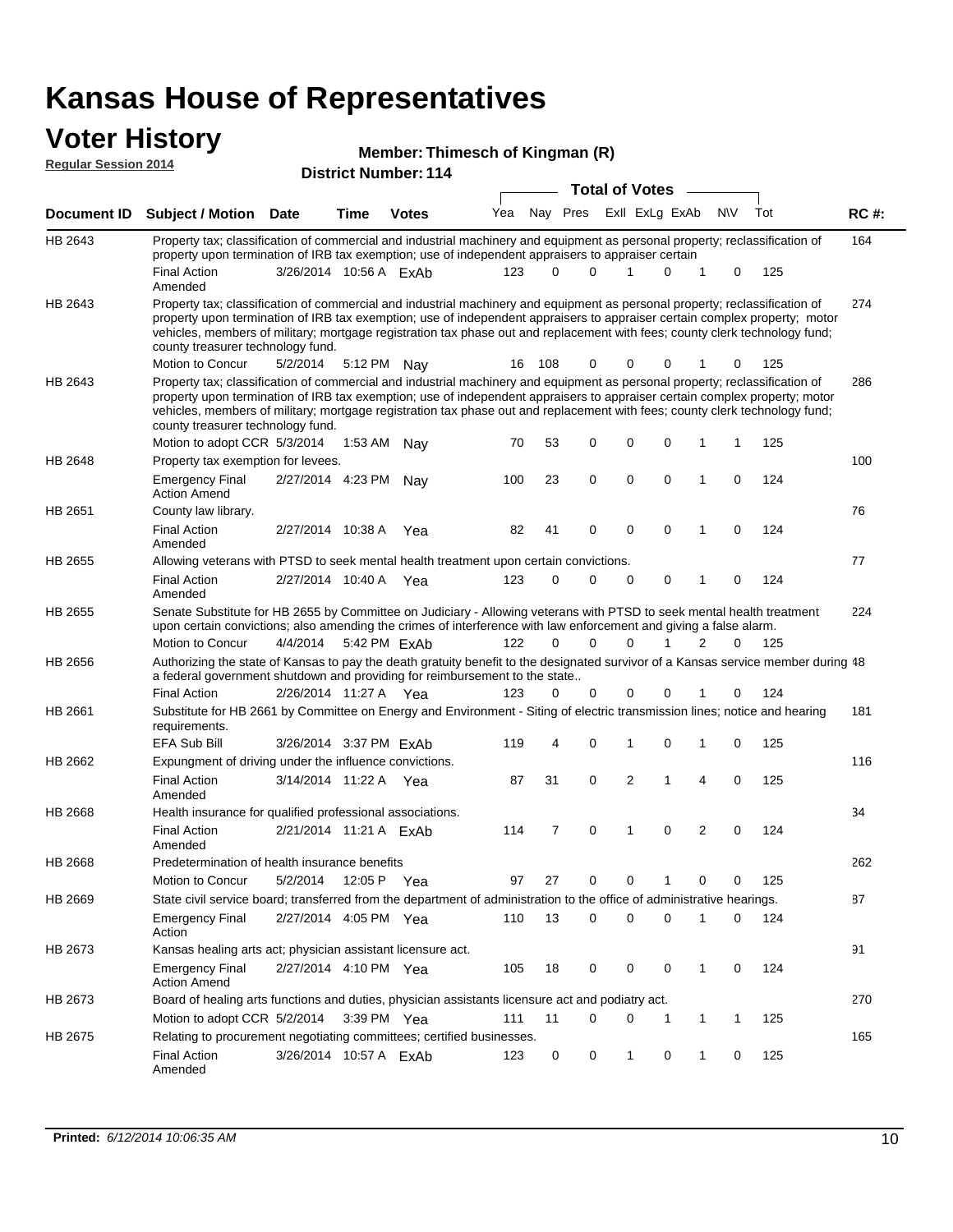### **Voter History**

**Regular Session 2014**

#### **Thimesch of Kingman (R)**

|                |                                                                                                                                                                                                                                                 |                         |             |              |     |          |             | <b>Total of Votes</b> |              | $\sim$       |             |     |             |
|----------------|-------------------------------------------------------------------------------------------------------------------------------------------------------------------------------------------------------------------------------------------------|-------------------------|-------------|--------------|-----|----------|-------------|-----------------------|--------------|--------------|-------------|-----|-------------|
|                | Document ID Subject / Motion Date                                                                                                                                                                                                               |                         | Time        | <b>Votes</b> | Yea | Nav Pres |             | Exll ExLg ExAb        |              |              | <b>NV</b>   | Tot | <b>RC#:</b> |
| HB 2681        | Substitute for HB2681 by Committee on Veterans, Military, and Homeland Security--Abolishing the Kansas commission on                                                                                                                            |                         |             |              |     |          |             |                       |              |              |             |     | 132         |
|                | veterans affairs; creating the Kansas commission on veterans affairs office within the executive branch of government.                                                                                                                          |                         |             |              |     |          |             |                       |              |              |             |     |             |
|                | Final Action Sub Bill 3/20/2014 11:18 A ExAb                                                                                                                                                                                                    |                         |             |              | 123 | 0        | $\Omega$    | $\Omega$              | $\mathbf{1}$ | $\mathbf{1}$ | 0           | 125 |             |
| HB 2681        | Substitute for HB2681 by Committee on Veterans, Military, and Homeland Security - Abolishing the Kansas commission on<br>veterans affairs; creating the Kansas commission on veterans affairs office within the executive branch of government. |                         |             |              |     |          |             |                       |              |              |             |     | 219         |
|                | Motion to Concur                                                                                                                                                                                                                                | 4/4/2014 11:41 A ExAb   |             |              | 122 | 0        | $\Omega$    |                       | 1            | 1            | 0           | 125 |             |
| HB 2684        | Allocating moneys from driver's license fees to the judicial branch nonjudicial salary adjustment fund.                                                                                                                                         |                         |             |              |     |          |             |                       |              |              |             |     | 78          |
|                | <b>Final Action</b>                                                                                                                                                                                                                             | 2/27/2014 10:41 A Yea   |             |              | 93  | 30       | $\Omega$    | 0                     | $\Omega$     | 1            | $\mathbf 0$ | 124 |             |
| HB 2687        | Unclaimed property act and hearings.                                                                                                                                                                                                            |                         |             |              |     |          |             |                       |              |              |             |     | 59          |
|                | <b>Final Action</b>                                                                                                                                                                                                                             | 2/26/2014 11:44 A       |             | Yea          | 119 | 4        | 0           | 0                     | 0            | 1            | $\mathbf 0$ | 124 |             |
| <b>HB 2687</b> | Unclaimed property act and hearings.                                                                                                                                                                                                            |                         |             |              |     |          |             |                       |              |              |             |     | 251         |
|                | Motion to Concur                                                                                                                                                                                                                                | 5/1/2014                | 1:56 PM Yea |              | 125 | 0        | $\mathbf 0$ | 0                     | $\mathbf{0}$ | 0            | 0           | 125 |             |
| <b>HB 2689</b> | Amending which convictions are counted for driving while license canceled, suspended or revoked.                                                                                                                                                |                         |             |              |     |          |             |                       |              |              |             |     | 231         |
|                | <b>Final Action</b><br>Amended                                                                                                                                                                                                                  | 4/5/2014                |             | 10:23 A ExAb | 121 | 0        | $\Omega$    | 0                     | $\Omega$     | 4            | 0           | 125 |             |
| HB 2693        | Providing for testing by community colleges for commercial driver's licenses and allowing temporary commercial driver's<br>license holders the ability to drive class A commercial vehicles.                                                    |                         |             |              |     |          |             |                       |              |              |             |     | 104         |
|                | <b>Emergency Final</b><br><b>Action Amend</b>                                                                                                                                                                                                   | 2/27/2014 4:28 PM Yea   |             |              | 123 | 0        | 0           | 0                     | 0            | 1            | 0           | 124 |             |
| HB 2693        | Senate Substitute for HB 2693 by Committee on Transportation - Providing for testing by community colleges for commercial 255<br>driver's licenses; entities serving as driver's licenses examiners.                                            |                         |             |              |     |          |             |                       |              |              |             |     |             |
|                | Motion to adopt CCR 5/1/2014 4:42 PM Yea                                                                                                                                                                                                        |                         |             |              | 125 | 0        | 0           | 0                     | 0            | 0            | 0           | 125 |             |
| <b>HB 2715</b> | Farm machinery and equipment annual highway permits, commercial drivers' license.                                                                                                                                                               |                         |             |              |     |          |             |                       |              |              |             |     | 98          |
|                | <b>Emergency Final</b><br><b>Action Amend</b>                                                                                                                                                                                                   | 2/27/2014 4:21 PM Yea   |             |              | 123 | 0        | $\Omega$    | 0                     | 0            | 1            | 0           | 124 |             |
| HB 2717        | Registration of operators of assisted living, residential health care, home plus or adult day care facilities.                                                                                                                                  |                         |             |              |     |          |             |                       |              |              |             |     | 175         |
|                | <b>Emergency Final</b><br><b>Action Amend</b>                                                                                                                                                                                                   | 3/26/2014 3:29 PM ExAb  |             |              | 114 | 9        | $\Omega$    | 1                     | 0            | 1            | 0           | 125 |             |
| HB 2721        | Substitute for Substitute for HB 2721 by Committee on Commerce, Labor and Economic Development †Enacting the                                                                                                                                    |                         |             |              |     |          |             |                       |              |              |             |     | 117         |
|                | business entity standard treatment act.                                                                                                                                                                                                         |                         |             |              |     |          |             |                       |              |              |             |     |             |
|                | Final Action Sub Bill 3/14/2014 11:23 A Yea                                                                                                                                                                                                     |                         |             |              | 118 | 0        | 0           | 2                     |              | 4            | 0           | 125 |             |
| HB 2721        | Substitute for Substitute for HB 2721 by Committee on Commerce, Labor and Economic Development - Enacting the business 273<br>entity standard treatment act.                                                                                    |                         |             |              |     |          |             |                       |              |              |             |     |             |
|                | Motion to Concur                                                                                                                                                                                                                                | 5/2/2014                | 3:59 PM Yea |              | 122 | 0        | 0           | 0                     | 1            | 1            | 1           | 125 |             |
| <b>HB 2724</b> | Uniform commercial driver's license act; definition of tank vehicle.                                                                                                                                                                            |                         |             |              |     |          |             |                       |              |              |             |     | 99          |
|                | <b>Emergency Final</b><br>Action                                                                                                                                                                                                                | 2/27/2014 4:22 PM Yea   |             |              | 122 | 1        | 0           | 0                     | 0            | 1            | 0           | 124 |             |
| HB 2727        | Expiration of license plates and placards for individuals with disability.                                                                                                                                                                      |                         |             |              |     |          |             |                       |              |              |             |     | 88          |
|                | Emergency Final<br>Action                                                                                                                                                                                                                       | 2/27/2014 4:06 PM Yea   |             |              | 123 | 0        | 0           | 0                     | 0            | $\mathbf{1}$ | 0           | 124 |             |
| HB 2728        | Permits for the operation of salvage vehicles no longer required to be prepared in triplicate.                                                                                                                                                  |                         |             |              |     |          |             |                       |              |              |             |     | 89          |
|                | <b>Emergency Final</b><br>Action                                                                                                                                                                                                                | 2/27/2014 4:07 PM Yea   |             |              | 122 | 1        | 0           | 0                     | 0            | 1            | 0           | 124 |             |
| HB 2728        | Permits for the operation of salvage vehicles no longer required to be prepared in triplicate.                                                                                                                                                  |                         |             |              |     |          |             |                       |              |              |             |     | 192         |
|                | Motion to Concur                                                                                                                                                                                                                                | 3/31/2014 11:43 A ExAb  |             |              | 122 | 0        | 0           | 1                     | 0            | 2            | 0           | 125 |             |
| HB 2732        | Sales tax authority for Rooks county for constructing or remodeling a jail facility.                                                                                                                                                            |                         |             |              |     |          |             |                       |              |              |             |     | 232         |
|                | <b>Final Action</b>                                                                                                                                                                                                                             | 4/5/2014  10:24 A  ExAb |             |              | 121 | 0        | 0           | 0                     | 0            | 4            | 0           | 125 |             |
| HB 2744        | Insurance; coverage for autism spectrum disorder.                                                                                                                                                                                               |                         |             |              |     |          |             |                       |              |              |             |     | 137         |
|                | <b>Final Action</b><br>Amended                                                                                                                                                                                                                  | 3/21/2014 10:14 A FxAb  |             |              | 114 | 3        | 0           | 0                     | 1            | 6            | 1           | 125 |             |
| HB 2745        | Tax lien on property voluntarily transferred.                                                                                                                                                                                                   |                         |             |              |     |          |             |                       |              |              |             |     | 166         |
|                | <b>Final Action</b>                                                                                                                                                                                                                             | 3/26/2014 10:58 A ExAb  |             |              | 123 | 0        | 0           | 1                     | 0            | 1            | 0           | 125 |             |
|                | Printed: 6/12/2014 10:06:35 AM                                                                                                                                                                                                                  |                         |             |              |     |          |             |                       |              |              |             |     | 11          |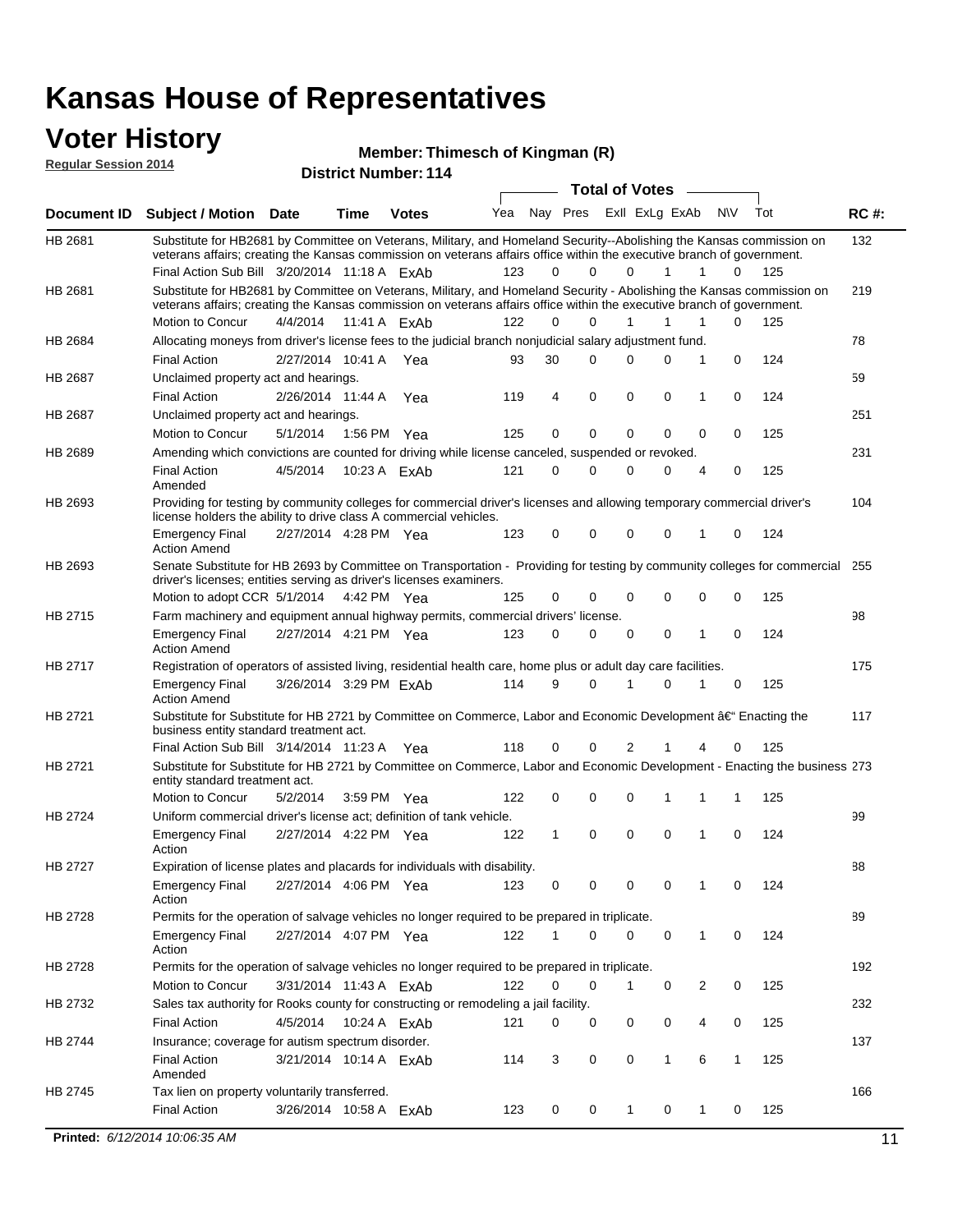## **Voter History**

**Regular Session 2014**

#### **Thimesch of Kingman (R)**

|                 |                                                                                                                                                                                                                                      |                        |             |              |     |          |             | <b>Total of Votes</b> |                             |             |       |             |
|-----------------|--------------------------------------------------------------------------------------------------------------------------------------------------------------------------------------------------------------------------------------|------------------------|-------------|--------------|-----|----------|-------------|-----------------------|-----------------------------|-------------|-------|-------------|
|                 | Document ID Subject / Motion Date                                                                                                                                                                                                    |                        | Time        | <b>Votes</b> | Yea | Nay Pres |             |                       | Exll ExLg ExAb              | N\V         | Tot   | <b>RC#:</b> |
| HB 2755         | Repealing the sunset on the Kansas taxpayer transparency act.                                                                                                                                                                        |                        |             |              |     |          |             |                       |                             |             |       | 140         |
|                 | <b>Final Action</b>                                                                                                                                                                                                                  | 3/24/2014 10:13 A ExAb |             |              | 122 | 0        | 0           | 0                     | 0<br>3                      | 0           | 125   |             |
| <b>HB 2767</b>  | State child death review board.                                                                                                                                                                                                      |                        |             |              |     |          |             |                       |                             |             |       | 167         |
|                 | <b>Final Action</b><br>Amended                                                                                                                                                                                                       | 3/26/2014 10:59 A ExAb |             |              | 123 | 0        | 0           | 1                     | $\mathbf 0$<br>1            | 0           | 125   |             |
| <b>HCR 5029</b> | Urging the Kansas bureau of investigation to establish a blue alert system for the state of Kansas.                                                                                                                                  |                        |             |              |     |          |             |                       |                             |             |       | 95          |
|                 | <b>Emergency Final</b><br><b>Action Amend</b>                                                                                                                                                                                        | 2/27/2014 4:15 PM Yea  |             |              | 121 | 2        | 0           | 0                     | 0<br>1                      | 0           | 124   |             |
| <b>HCR 5031</b> | Urging Congress to provide for the prompt payment of disability compensation to U.S. Veterans.                                                                                                                                       |                        |             |              |     |          |             |                       |                             |             |       | 125         |
|                 | <b>Final Action</b>                                                                                                                                                                                                                  | 3/19/2014 11:21 A ExAb |             |              | 122 | $\Omega$ | $\Omega$    | 0                     | $\overline{2}$<br>1         | 0           | 125   |             |
| HR 6049         | Resolution encouraging the creation of a Kansas plan for comprehensive treatment of chronic obstruction pulmonary<br>disease.                                                                                                        |                        |             |              |     |          |             |                       |                             |             |       | 109         |
|                 | <b>Emergency Final</b><br><b>Action Amend</b>                                                                                                                                                                                        | 3/6/2014               | 11:24 A     | Yea          | 120 | 0        | 0           | 2                     | $\overline{2}$<br>1         | $\mathbf 0$ | 125   |             |
| HR 6063         | Urging the President to extend the qualifications for the Women's Army Corps Service Medal.                                                                                                                                          |                        |             |              |     |          |             |                       |                             |             |       | 143         |
|                 | <b>Final Action</b>                                                                                                                                                                                                                  | 3/25/2014 10:11 A ExAb |             |              | 123 | $\Omega$ | $\Omega$    | 1                     | $\Omega$<br>1               | 0           | 125   |             |
| SB 40           | House Substitute for SB 40 by Committee on Corrections and Juvenile Justice †Secretary of corrections; including juvenile<br>offenders in the prison made goods act; authorizing use of correctional industries funds for payment of |                        |             |              |     |          |             |                       |                             |             |       | 123         |
|                 | Final Action Sub Bill 3/17/2014 11:23 A ExAb                                                                                                                                                                                         |                        |             |              | 123 | 0        | 0           | 0                     | <sup>0</sup><br>2           | 0           | 125   |             |
| SB 54           | Medical assistance recovery program; rules and regulations.                                                                                                                                                                          |                        |             |              |     |          |             |                       |                             |             |       | 174         |
|                 | <b>Emergency Final</b><br><b>Action Amend</b>                                                                                                                                                                                        | 3/26/2014 3:28 PM FxAh |             |              | 95  | 28       | $\mathbf 0$ | 1                     | $\mathbf 0$<br>1            | 0           | 125   |             |
| SB 54           | Amendments to statutes regulating abortions.                                                                                                                                                                                         |                        |             |              |     |          |             |                       |                             |             |       | 214         |
|                 | Motion to Adopt CCR 4/4/2014 9:59 AM ExAb                                                                                                                                                                                            |                        |             |              | 112 | 11       | 0           |                       | $\mathbf 0$<br>1            | 0           | 125   |             |
| SB 63           | State use law; purchases by municipalities; committee sunset date and chairperson selection.                                                                                                                                         |                        |             |              |     |          |             |                       |                             |             |       | 280         |
|                 | Motion to adopt CCR 5/2/2014                                                                                                                                                                                                         |                        | 8:52 PM Yea |              | 124 | 0        | 0           | 0                     | 1<br>0                      | 0           | 125   |             |
| SB 99           | Lobbyists defined.                                                                                                                                                                                                                   |                        |             |              |     |          |             |                       |                             |             |       | 184         |
|                 | <b>Emergency Final</b><br>Action                                                                                                                                                                                                     | 3/26/2014 3:41 PM ExAb |             |              | 117 | 6        | 0           | 1                     | $\mathbf 0$<br>$\mathbf{1}$ | 0           | 125   |             |
| SB 147          | House Substitute for SB 147 by Committee on Agriculture and Natural Resources †Amending the powers and duties of the 133<br>Kansas department of agriculture division of conservation and the state conservation commission.         |                        |             |              |     |          |             |                       |                             |             |       |             |
|                 | Final Action Sub Bill 3/20/2014 11:19 A ExAb<br>Amended                                                                                                                                                                              |                        |             |              | 123 | 0        | $\Omega$    | 0                     | 1<br>1                      | 0           | 125   |             |
| <b>SB 218</b>   | House Substitute for SB 218 by Committee on Appropriations-Education; relating to the financing and instruction thereof;                                                                                                             |                        |             |              |     |          |             |                       |                             |             |       | 226         |
|                 | making and concerning appropriations for the fiscal years ending June 30, 2014, and June 30, 2015, for certain agencies.<br>Final Action Sub Bill 4/4/2014 6:17 PM ExAb                                                              |                        |             |              | 91  | 31       | $\Omega$    | 0                     | 1<br>$\overline{2}$         | 0           | 125   |             |
|                 | Amended                                                                                                                                                                                                                              |                        |             |              |     |          |             |                       |                             |             |       |             |
| SB 218          | House Substitute for SB 218 by Committee on Appropriations-Education; relating to the financing and instruction thereof;                                                                                                             |                        |             |              |     |          |             |                       |                             |             |       | 237         |
|                 | making and concerning appropriations for the fiscal years ending June 30, 2014, and June 30, 2015, for certain agencies.                                                                                                             |                        |             |              |     |          |             |                       |                             |             |       |             |
|                 | Sub Motion to Adopt 4/6/2014 12:51 A ExAb                                                                                                                                                                                            |                        |             |              | 55  | 67       | 0           | 0                     | 0<br>3                      | 0           | - 125 |             |
| SB 231          | CCR<br>House Substitute for SB 231 †Concerning valuation and appeals; renaming the state court of tax appeals; timing of<br>decisions.                                                                                               |                        |             |              |     |          |             |                       |                             |             |       | 134         |
|                 | Final Action Sub Bill 3/20/2014 11:21 A ExAb<br>Amended                                                                                                                                                                              |                        |             |              | 123 | 0        | 0           | 0                     | 1<br>1                      | 0           | 125   |             |
| SB 231          | House Substitute for SB 231 - Concerning valuation and appeals; renaming the state court of tax appeals; timing of<br>decisions                                                                                                      |                        |             |              |     |          |             |                       |                             |             |       | 281         |
|                 | Motion to Adopt CCR 5/2/2014                                                                                                                                                                                                         |                        | 8:56 PM Yea |              | 124 | 0        | 0           | 0                     | 0<br>1                      | 0           | 125   |             |
| SB 245          | House Substitute for SB 245 by Committee on Appropriations - Appropriations for FY 2014, FY 2015, and FY 2016 for the<br>department of corrections; capital improvement projects.                                                    |                        |             |              |     |          |             |                       |                             |             |       | 13          |
|                 | Final Action Sub Bill 2/13/2014 11:34 A ExAb<br>Amended                                                                                                                                                                              |                        |             |              | 79  | 41       | 0           | 3                     | 0<br>1                      | 0           | 124   |             |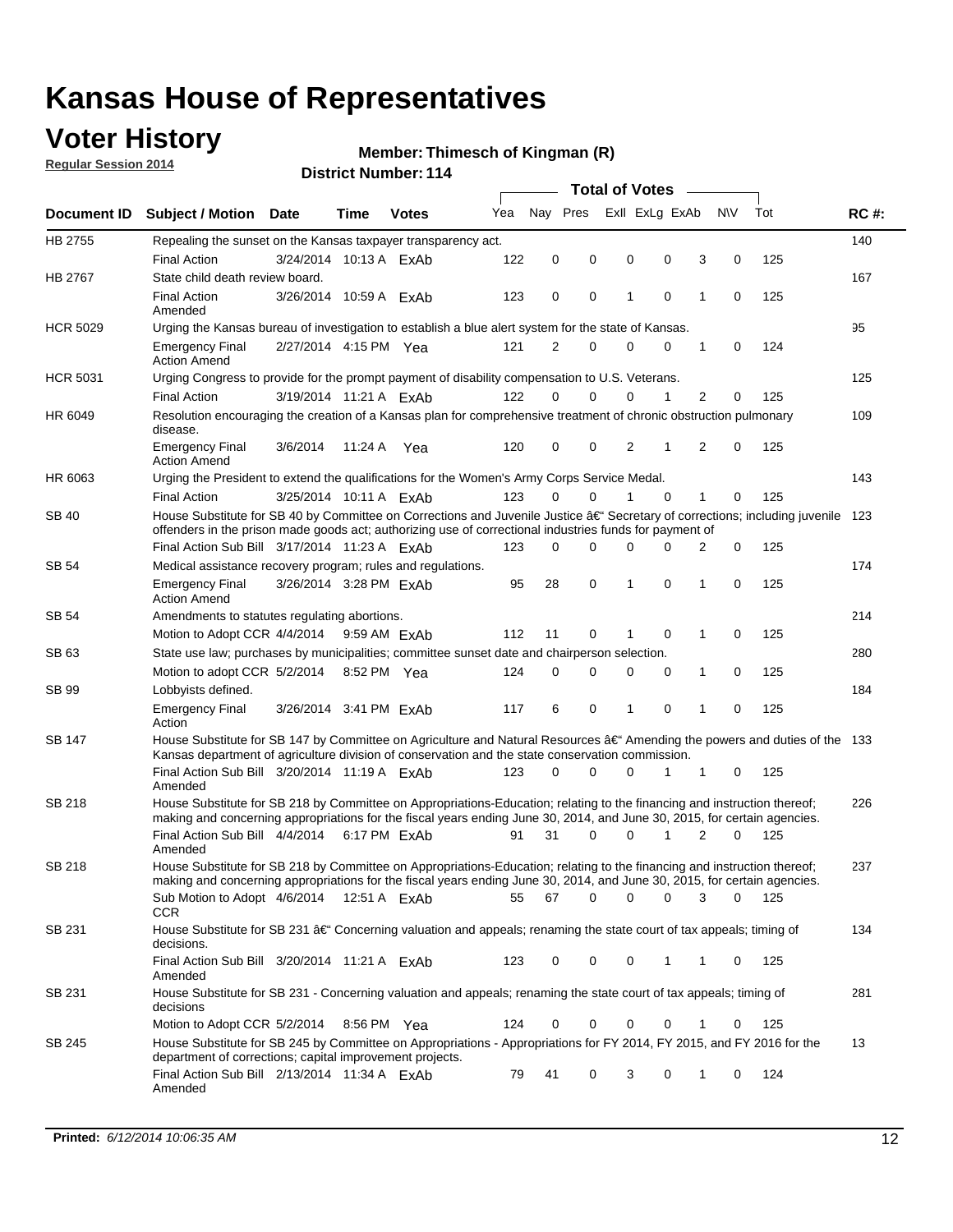### **Voter History**

**Regular Session 2014**

#### **Thimesch of Kingman (R)**

|               |                                                                                                                                                                                                                                                                                                                                                                                                                                                                                                                                                                                                                                                                                                                                                                                                                   |                        |                       | +ו ו וסעוווטטוע וטווע |     |    |             | <b>Total of Votes</b>       |              |   |     |     |             |
|---------------|-------------------------------------------------------------------------------------------------------------------------------------------------------------------------------------------------------------------------------------------------------------------------------------------------------------------------------------------------------------------------------------------------------------------------------------------------------------------------------------------------------------------------------------------------------------------------------------------------------------------------------------------------------------------------------------------------------------------------------------------------------------------------------------------------------------------|------------------------|-----------------------|-----------------------|-----|----|-------------|-----------------------------|--------------|---|-----|-----|-------------|
|               | Document ID Subject / Motion Date                                                                                                                                                                                                                                                                                                                                                                                                                                                                                                                                                                                                                                                                                                                                                                                 |                        | <b>Time</b>           | <b>Votes</b>          |     |    |             | Yea Nay Pres ExII ExLg ExAb |              |   | N\V | Tot | <b>RC#:</b> |
| <b>SB 245</b> | House Substitute for SB 245 by Committee on Appropriations - Education funding; relating to mineral production; creating the 258<br>mineral production education fund, crediting 20% of remainder from oil and gas tax into such fund, moneys expended on<br>education; abolishing the oil and gas valuation depletion trust fund; allowing the counties to retain funds already in such<br>county's oil and gas valuation depletion trust fund; concerning school financing sources; proceeds from the tax levied by a<br>school district under authority of K.S.A. 2013 Supp. 72-6431, remitted to the state treasury to the credit of the state school<br>district finance fund not to the district's general fund; making and concerning appropriations for fiscal year 2017.<br>Motion to adopt CCR 5/1/2014 |                        | 5:06 PM Yea           |                       | 88  | 37 | $\Omega$    | $\Omega$                    | 0            | 0 | 0   | 125 |             |
| <b>SB 248</b> | Victim notification prior to release of certain inmates.                                                                                                                                                                                                                                                                                                                                                                                                                                                                                                                                                                                                                                                                                                                                                          |                        |                       |                       |     |    |             |                             |              |   |     |     | 119         |
|               | <b>Final Action</b>                                                                                                                                                                                                                                                                                                                                                                                                                                                                                                                                                                                                                                                                                                                                                                                               | 3/17/2014 11:18 A ExAb |                       |                       | 122 | 0  | 0           | 0                           | 0            | 2 | 1   | 125 |             |
| SB 254        | Medical assistance recovery program; rules and regulations.                                                                                                                                                                                                                                                                                                                                                                                                                                                                                                                                                                                                                                                                                                                                                       |                        |                       |                       |     |    |             |                             |              |   |     |     | 179         |
|               | <b>Emergency Final</b><br>Action                                                                                                                                                                                                                                                                                                                                                                                                                                                                                                                                                                                                                                                                                                                                                                                  | 3/26/2014 3:34 PM ExAb |                       |                       | 123 | 0  | $\mathbf 0$ | $\mathbf{1}$                | 0            | 1 | 0   | 125 |             |
| SB 256        | Attorney general; costs in criminal appeals.                                                                                                                                                                                                                                                                                                                                                                                                                                                                                                                                                                                                                                                                                                                                                                      |                        |                       |                       |     |    |             |                             |              |   |     |     | 147         |
|               | <b>Final Action</b><br>Amended                                                                                                                                                                                                                                                                                                                                                                                                                                                                                                                                                                                                                                                                                                                                                                                    | 3/25/2014 10:16 A ExAb |                       |                       | 119 | 4  | 0           | 1                           | 0            | 1 | 0   | 125 |             |
| SB 256        | Amending the crime of mistreatment of a dependent adult; creating the crime of mistreatment of an elder person; amending<br>the crime of unlawful sexual relations; amending provisions relating to appearance bonds and surety regulation; amending<br>violations of the Kansas racketeer influenced and corrupt organization act; also concerning the attorney general, costs in<br>criminal appeals.                                                                                                                                                                                                                                                                                                                                                                                                           |                        |                       |                       |     |    |             |                             |              |   |     |     | 236         |
|               | Motion to Adopt CCR 4/5/2014 6:52 PM ExAb                                                                                                                                                                                                                                                                                                                                                                                                                                                                                                                                                                                                                                                                                                                                                                         |                        |                       |                       | 118 | 4  | 0           | 0                           | 0            | 3 | 0   | 125 |             |
| SB 258        | Amending the juvenile statute of limitations to match adult time limitations for sex crimes.                                                                                                                                                                                                                                                                                                                                                                                                                                                                                                                                                                                                                                                                                                                      |                        |                       |                       |     |    |             |                             |              |   |     |     | 135         |
|               | <b>Final Action</b><br>Amended                                                                                                                                                                                                                                                                                                                                                                                                                                                                                                                                                                                                                                                                                                                                                                                    | 3/20/2014 11:21 A ExAb |                       |                       | 123 | 0  | 0           | 0                           | $\mathbf{1}$ | 1 | 0   | 125 |             |
| SB 258        | Relating to issuance of certificates of birth resulting in stillbirth.                                                                                                                                                                                                                                                                                                                                                                                                                                                                                                                                                                                                                                                                                                                                            |                        |                       |                       |     |    |             |                             |              |   |     |     | 259         |
|               | Motion to Adopt CCR 5/1/2014 5:12 PM Yea                                                                                                                                                                                                                                                                                                                                                                                                                                                                                                                                                                                                                                                                                                                                                                          |                        |                       |                       | 121 | 4  | 0           | 0                           | 0            | 0 | 0   | 125 |             |
| SB 263        | Establishing the military funeral honors fund under the adjutant general's office.                                                                                                                                                                                                                                                                                                                                                                                                                                                                                                                                                                                                                                                                                                                                |                        |                       |                       |     |    |             |                             |              |   |     |     | 148         |
|               | <b>Final Action</b><br>Amended                                                                                                                                                                                                                                                                                                                                                                                                                                                                                                                                                                                                                                                                                                                                                                                    | 3/25/2014 10:17 A ExAb |                       |                       | 123 | 0  | 0           | 1                           | 0            | 1 | 0   | 125 |             |
| SB 263        | Veterans and military matters; military honors fund; death gratuity; disabled veterans preference, state jobs and contracts;<br>schools on military reservations, funding.                                                                                                                                                                                                                                                                                                                                                                                                                                                                                                                                                                                                                                        |                        |                       |                       |     |    |             |                             |              |   |     |     | 256         |
|               | Motion to adopt CCR 5/1/2014 4:47 PM Yea                                                                                                                                                                                                                                                                                                                                                                                                                                                                                                                                                                                                                                                                                                                                                                          |                        |                       |                       | 124 | 0  | 0           | 0                           | 0            | 0 | 1   | 125 |             |
| SB 265        | Income definition for Homestead Refund eligibility.                                                                                                                                                                                                                                                                                                                                                                                                                                                                                                                                                                                                                                                                                                                                                               |                        |                       |                       |     |    |             |                             |              |   |     |     | 113         |
|               | <b>Final Action</b><br>Amended                                                                                                                                                                                                                                                                                                                                                                                                                                                                                                                                                                                                                                                                                                                                                                                    | 3/13/2014 11:23 A Yea  |                       |                       | 121 | 0  | 0           | 1                           | 1            | 2 | 0   | 125 |             |
| SB 265        | Definition of income for homestead refund and SAFESR eligibility; income tax credits for adoption expenses and expenses to<br>make dwelling or facility accessible to persons with a disability; income tax deductions, self-employment taxes, expenses<br>related to organ donations, net gain on the sale of certain livestock; withholding, non-resident pass-through entity income;<br>Kansas taxpayer transparency act, sunset; sales tax exemptions.<br>Motion to Adopt CCR 4/4/2014                                                                                                                                                                                                                                                                                                                        |                        | 6:29 PM FxAb          |                       | 122 | 0  | 0           | 0                           | 1            | 2 | 0   | 125 | 227         |
| SB 266        | Mineral severance tax return file date.                                                                                                                                                                                                                                                                                                                                                                                                                                                                                                                                                                                                                                                                                                                                                                           |                        |                       |                       |     |    |             |                             |              |   |     |     | 114         |
|               | <b>Final Action</b><br>Amended                                                                                                                                                                                                                                                                                                                                                                                                                                                                                                                                                                                                                                                                                                                                                                                    | 3/13/2014 11:24 A      |                       | Yea                   | 121 | 0  | 0           | 1                           | 1            | 2 | 0   | 125 |             |
| SB 266        | Severance tax return and payment dates; sales tax authority for Rooks county; property tax exemptions for certain donations<br>of land to the state and for amateur-built aircraft; sales tax exemptions for surface mining equipment and certain charitable<br>organizations.                                                                                                                                                                                                                                                                                                                                                                                                                                                                                                                                    |                        |                       |                       |     |    |             |                             |              |   |     |     | 266         |
|               | Motion to Adopt CCR 5/2/2014                                                                                                                                                                                                                                                                                                                                                                                                                                                                                                                                                                                                                                                                                                                                                                                      |                        | $3:19 \text{ PM}$ Yea |                       | 122 | 1  | 0           | 0                           | 1            | 1 | 0   | 125 |             |
| SB 267        | Insurance; excluding real estate from acceptable security deposits with the commissioner and requiring original handwritten<br>signatures on deposit forms.                                                                                                                                                                                                                                                                                                                                                                                                                                                                                                                                                                                                                                                       |                        |                       |                       |     |    |             |                             |              |   |     |     | 144         |
|               | <b>Final Action</b>                                                                                                                                                                                                                                                                                                                                                                                                                                                                                                                                                                                                                                                                                                                                                                                               | 3/25/2014 10:12 A ExAb |                       |                       | 123 | 0  | 0           | 1                           | 0            | 1 | 0   | 125 |             |
| SB 268        | Insurance; Risk-based capital requirements.                                                                                                                                                                                                                                                                                                                                                                                                                                                                                                                                                                                                                                                                                                                                                                       |                        |                       |                       |     |    |             |                             |              |   |     |     | 145         |
|               | <b>Final Action</b>                                                                                                                                                                                                                                                                                                                                                                                                                                                                                                                                                                                                                                                                                                                                                                                               | 3/25/2014 10:13 A ExAb |                       |                       | 123 | 0  | 0           | 1                           | 0            | 1 | 0   | 125 |             |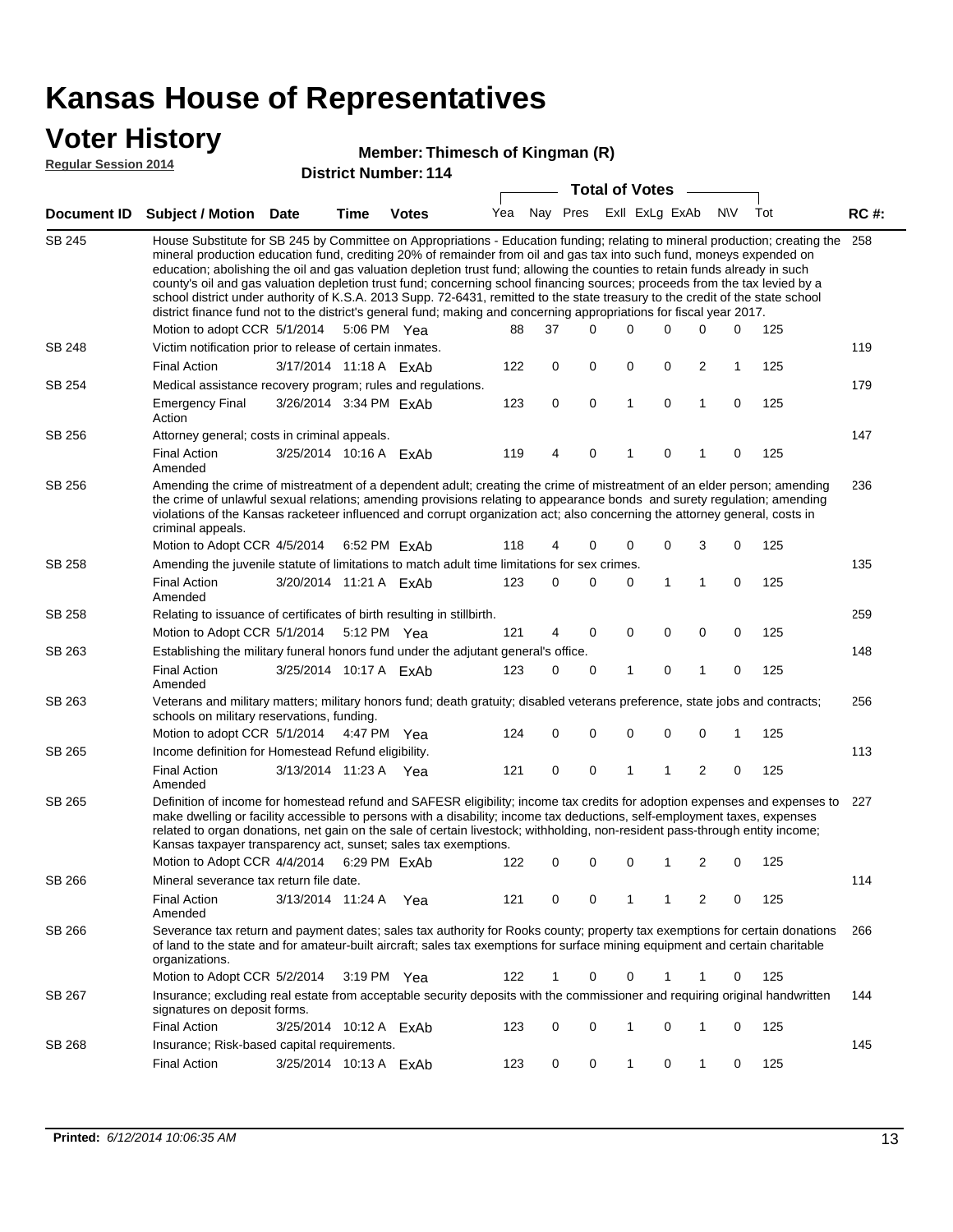### **Voter History**

**Regular Session 2014**

#### **Thimesch of Kingman (R)**

|               |                                                                                                                                                                                    |                        |      |              |     |              |             | <b>Total of Votes</b> |                |   |             |     |             |
|---------------|------------------------------------------------------------------------------------------------------------------------------------------------------------------------------------|------------------------|------|--------------|-----|--------------|-------------|-----------------------|----------------|---|-------------|-----|-------------|
| Document ID   | <b>Subject / Motion Date</b>                                                                                                                                                       |                        | Time | <b>Votes</b> | Yea |              | Nay Pres    |                       | Exll ExLg ExAb |   | <b>NV</b>   | Tot | <b>RC#:</b> |
| SB 271        | Amending the Kansas medicaid fraud control act.                                                                                                                                    |                        |      |              |     |              |             |                       |                |   |             |     | 176         |
|               | <b>Emergency Final</b><br><b>Action Amend</b>                                                                                                                                      | 3/26/2014 3:30 PM ExAb |      |              | 123 | 0            | 0           | -1                    | 0              | 1 | 0           | 125 |             |
| <b>SB 271</b> | Amending the Kansas medicaid fraud control act.                                                                                                                                    |                        |      |              |     |              |             |                       |                |   |             |     | 228         |
|               | Motion to Adopt CCR 4/4/2014 6:33 PM ExAb                                                                                                                                          |                        |      |              | 122 | 0            | 0           | 0                     | 1              | 2 | 0           | 125 |             |
| SB 272        | Eliminating the 3% limit on controlled shooting area acreage in a county.                                                                                                          |                        |      |              |     |              |             |                       |                |   |             |     | 149         |
|               | <b>Final Action</b>                                                                                                                                                                | 3/25/2014 10:19 A ExAb |      |              | 123 | 0            | 0           | 1                     | 0              | 1 | 0           | 125 |             |
| SB 273        | House Substitute for SB 273 by Committee on Transportation †Commercial vehicles; regulation and registration thereof.                                                              |                        |      |              |     |              |             |                       |                |   |             |     | 168         |
|               | Final Action Sub Bill 3/26/2014 11:00 A ExAb<br>Amended                                                                                                                            |                        |      |              | 122 | 1            | 0           | 1                     | 0              | 1 | 0           | 125 |             |
| SB 273        | Regulation of commercial motor vehicles; exemption from rules and regulations of the Kansas corporation commission.                                                                |                        |      |              |     |              |             |                       |                |   |             |     | 265         |
|               | Motion to Adopt CCR 5/2/2014 3:10 PM Yea                                                                                                                                           |                        |      |              | 101 | 22           | 0           | 0                     | 1              | 1 | 0           | 125 |             |
| SB 274        | Political action committees, legislative leadership.                                                                                                                               |                        |      |              |     |              |             |                       |                |   |             |     | 169         |
|               | <b>Final Action</b><br>Amended                                                                                                                                                     | 3/26/2014 11:01 A ExAb |      |              | 108 | 15           | 0           | $\mathbf{1}$          | $\Omega$       | 1 | 0           | 125 |             |
| <b>SB 278</b> | Establishing the state board of veterinary examiners within the animal health division of the Kansas department of agriculture<br>for a two-year period.                           |                        |      |              |     |              |             |                       |                |   |             |     | 127         |
|               | <b>Final Action</b>                                                                                                                                                                | 3/19/2014 11:24 A ExAb |      |              | 122 | 0            | 0           | 0                     | 1              | 2 | 0           | 125 |             |
| SB 284        | Amending the Kansas 911 act.                                                                                                                                                       |                        |      |              |     |              |             |                       |                |   |             |     | 124         |
|               | <b>Final Action</b>                                                                                                                                                                | 3/17/2014 11:24 A ExAb |      |              | 121 | 2            | $\mathbf 0$ | $\mathbf 0$           | $\mathbf 0$    | 2 | 0           | 125 |             |
| SB 285        | Optometrists; prohibition against limiting payment for covered services to insurance plan amounts.                                                                                 |                        |      |              |     |              |             |                       |                |   |             |     | 150         |
|               | <b>Final Action</b><br>Amended                                                                                                                                                     | 3/25/2014 10:20 A ExAb |      |              | 123 | 0            | 0           | $\mathbf{1}$          | 0              | 1 | $\mathbf 0$ | 125 |             |
| SB 286        | Extending sunset date on certain agriculture fees from July 1, 2015, to July 1, 2019.                                                                                              |                        |      |              |     |              |             |                       |                |   |             |     | 151         |
|               | <b>Final Action</b><br>Amended                                                                                                                                                     | 3/25/2014 10:23 A ExAb |      |              | 76  | 47           | 0           | -1                    | 0              | 1 | 0           | 125 |             |
| SB 286        | Agriculture; extending sunset date on certain agriculture fees from July 1, 2015, to July 1, 2018; national day of the cowboy;<br>establishing the local food and farm task force. |                        |      |              |     |              |             |                       |                |   |             |     | 264         |
|               | Motion to adopt CCR 5/2/2014 3:04 PM Yea                                                                                                                                           |                        |      |              | 102 | 21           | 0           | 0                     | 1              | 1 | 0           | 125 |             |
| <b>SB 306</b> | Modernizing certain insurance laws to allow use of additional investments.                                                                                                         |                        |      |              |     |              |             |                       |                |   |             |     | 173         |
|               | <b>Emergency Final</b><br>Action                                                                                                                                                   | 3/26/2014 3:26 PM ExAb |      |              | 123 | 0            | 0           | 1                     | 0              | 1 | 0           | 125 |             |
| <b>SB 308</b> | Updating the Kansas no-call act.                                                                                                                                                   |                        |      |              |     |              |             |                       |                |   |             |     | 138         |
|               | <b>Final Action</b>                                                                                                                                                                | 3/21/2014 10:15 A ExAb |      |              | 117 | 0            | 0           | 0                     | $\mathbf{1}$   | 6 | 1           | 125 |             |
| SB 309        | Health insurance coverage for qualified professional associations.                                                                                                                 |                        |      |              |     |              |             |                       |                |   |             |     | 182         |
|               | <b>Emergency Final</b><br>Action                                                                                                                                                   | 3/26/2014 3:38 PM ExAb |      |              | 122 | $\mathbf{1}$ | 0           | 1                     | 0              | 1 | $\mathbf 0$ | 125 |             |
| SB 310        | Grand juries; crimes to consider; amendment of indictment.                                                                                                                         |                        |      |              |     |              |             |                       |                |   |             |     | 180         |
|               | <b>Emergency Final</b><br>Action                                                                                                                                                   | 3/26/2014 3:35 PM ExAb |      |              | 122 | 1            | 0           | 1                     | 0              | 1 | 0           | 125 |             |
| SB 311        | Increasing the noneconomic damages cap and changing rules related to expert evidence.                                                                                              |                        |      |              |     |              |             |                       |                |   |             |     | 142         |
|               | <b>Final Action</b><br>Amended                                                                                                                                                     | 3/24/2014 10:17 A ExAb |      |              | 119 | 3            | $\Omega$    | 0                     | 0              | 3 | 0           | 125 |             |
| SB 311        | Increasing the noneconomic damages cap, changing rules related to expert evidence and repealing statutes pertaining to<br>collateral source benefits.                              |                        |      |              |     |              |             |                       |                |   |             |     | 203         |
|               | Motion to adopt CCR 4/3/2014 6:15 PM ExAb                                                                                                                                          |                        |      |              | 120 |              | 0           | 0                     | 0              | 1 | 0           | 125 |             |
| SB 321        | Return of premiums separate from notice of denial of coverage.                                                                                                                     |                        |      |              |     |              |             |                       |                |   |             |     | 146         |
|               | <b>Final Action</b>                                                                                                                                                                | 3/25/2014 10:15 A ExAb |      |              | 123 | 0            | 0           | $\mathbf{1}$          | 0              | 1 | 0           | 125 |             |
| SB 329        | Clarifying court orders relating to parents in juvenile offender cases.<br><b>Final Action</b><br>Amended                                                                          | 3/20/2014 11:23 A ExAb |      |              | 123 | 0            | 0           | 0                     | 1              | 1 | 0           | 125 | 136         |
|               |                                                                                                                                                                                    |                        |      |              |     |              |             |                       |                |   |             |     |             |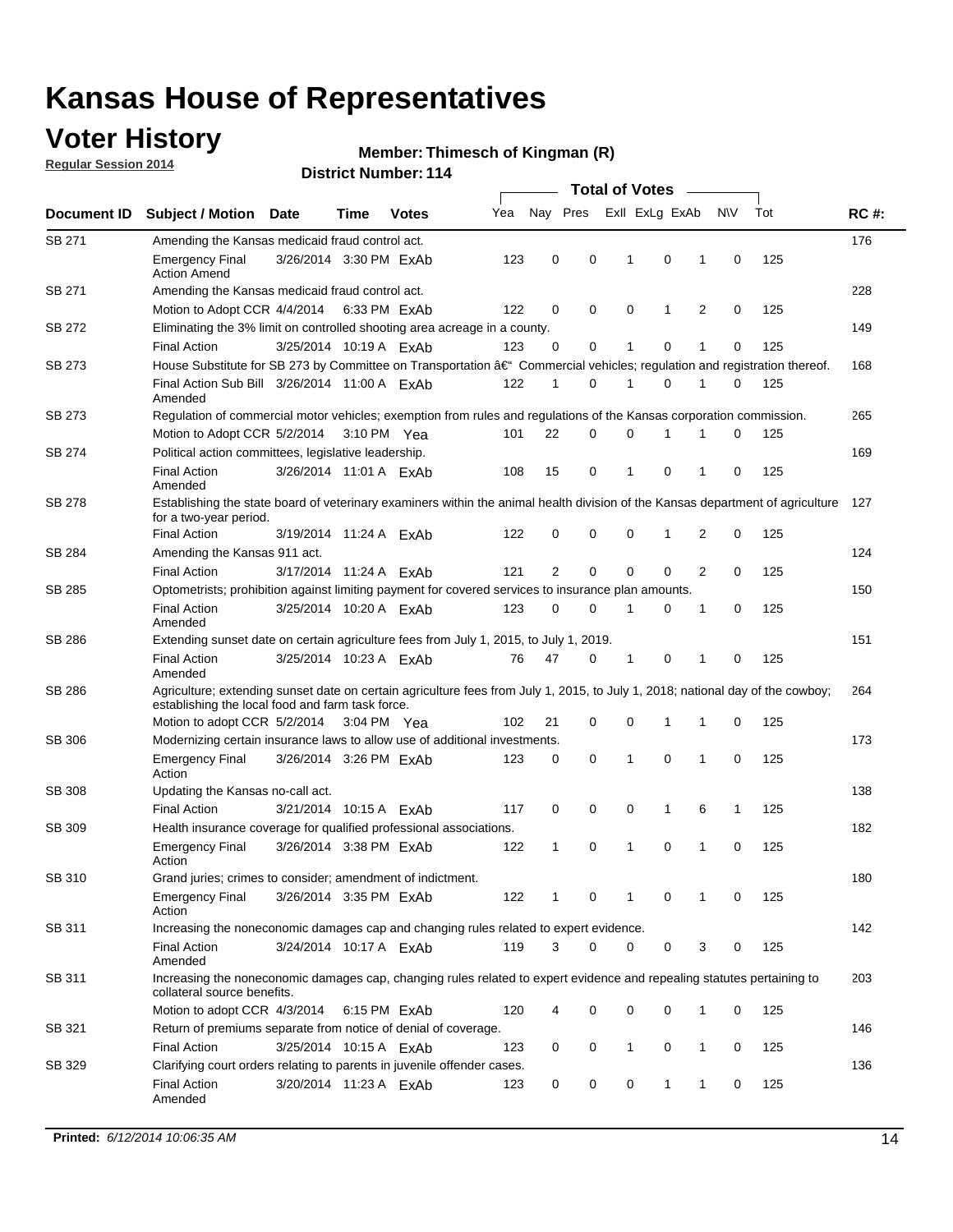### **Voter History**

**Regular Session 2014**

**Thimesch of Kingman (R)**

|                 |                                                                                                                                                                    |                        |              |              |     |              |                | <b>Total of Votes</b> |                         |              |             |     |             |
|-----------------|--------------------------------------------------------------------------------------------------------------------------------------------------------------------|------------------------|--------------|--------------|-----|--------------|----------------|-----------------------|-------------------------|--------------|-------------|-----|-------------|
| Document ID     | <b>Subject / Motion</b>                                                                                                                                            | <b>Date</b>            | <b>Time</b>  | <b>Votes</b> | Yea |              |                |                       | Nay Pres Exll ExLg ExAb |              | N\V         | Tot | <b>RC#:</b> |
| SB 329          | Clarifying court orders relating to parents in juvenile offender cases and changing the statute of limitations on certain juvenile<br>offenses.                    |                        |              |              |     |              |                |                       |                         |              |             |     | 242         |
|                 | Motion to adopt CCR 4/30/2014 3:23 PM Yea                                                                                                                          |                        |              |              | 122 | 1            | 0              | 1                     | 1                       | $\mathbf 0$  | 0           | 125 |             |
| SB 344          | Special permits, oversized loads, transportation of hay or feed stuffs.                                                                                            |                        |              |              |     |              |                |                       |                         |              |             |     | 152         |
|                 | <b>Final Action</b><br>Amended                                                                                                                                     | 3/25/2014 10:24 A ExAb |              |              | 122 | $\mathbf{1}$ | 0              | 1                     | $\mathbf 0$             | 1            | 0           | 125 |             |
| SB 349          | Boiler safety act; deputy inspectors.                                                                                                                              |                        |              |              |     |              |                |                       |                         |              |             |     | 128         |
|                 | <b>Final Action</b><br>Amended                                                                                                                                     | 3/19/2014 11:25 A ExAb |              |              | 119 | 3            | 0              | 0                     | 1                       | 2            | 0           | 125 |             |
| <b>SB 349</b>   | Board of technical professions; recodification of professions and scope of practice, other; boiler safety act, deputy<br>inspectors.                               |                        |              |              |     |              |                |                       |                         |              |             |     | 215         |
|                 | Motion to Adopt CCR 4/4/2014                                                                                                                                       |                        | 10:02 A ExAb |              | 112 | 11           | 0              | 1                     | 0                       | $\mathbf{1}$ | 0           | 125 |             |
| SB 351          | Vehicle identification numbers; penalties; damages.                                                                                                                |                        |              |              |     |              |                |                       |                         |              |             |     | 153         |
|                 | <b>Final Action</b>                                                                                                                                                | 3/25/2014 10:25 A ExAb |              |              | 123 | 0            | 0              | 1                     | $\mathbf 0$             | 1            | 0           | 125 |             |
| <b>SB 357</b>   | Increasing the number of allowable hunter education deferrals.                                                                                                     |                        |              |              |     |              |                |                       |                         |              |             |     | 154         |
|                 | <b>Final Action</b><br>Amended                                                                                                                                     | 3/25/2014 10:26 A ExAb |              |              | 97  | 26           | 0              | 1                     | 0                       | $\mathbf 1$  | $\mathbf 0$ | 125 |             |
| SB 357          | Authorizing land purchases by the state; amending process state uses to address seized wildlife; increasing the number of<br>allowable hunter education deferrals. |                        |              |              |     |              |                |                       |                         |              |             |     | 275         |
|                 | Motion to Adopt CCR 5/2/2014                                                                                                                                       |                        | 7:53 PM Yea  |              | 113 | 11           | 0              | 0                     | $\mathbf 0$             | 1            | 0           | 125 |             |
| SB 359          | Relating to asbestos-related liability.                                                                                                                            |                        |              |              |     |              |                |                       |                         |              |             |     | 177         |
|                 | <b>Emergency Final</b><br>Action                                                                                                                                   | 3/26/2014 3:32 PM ExAb |              |              | 94  | 29           | 0              | 1                     | 0                       | 1            | 0           | 125 |             |
| SB 367          | Creating the student data privacy act.                                                                                                                             |                        |              |              |     |              |                |                       |                         |              |             |     | 186         |
|                 | <b>Emergency Final</b><br><b>Action Amend</b>                                                                                                                      | 3/26/2014 3:43 PM ExAb |              |              | 119 | 4            | 0              | 1                     | $\mathbf 0$             | 1            | 0           | 125 |             |
| SB 367          | Creating the student data privacy act.                                                                                                                             |                        |              |              |     |              |                |                       |                         |              |             |     | 245         |
|                 | Motion to adopt CCR 4/30/2014 3:41 PM Yea                                                                                                                          |                        |              |              | 123 | 0            | 0              | 1                     | 1                       | $\mathbf 0$  | 0           | 125 |             |
| SB 371          | Amending employment security law regarding disposition of penalty funds and disclosure of confidential information.                                                |                        |              |              |     |              |                |                       |                         |              |             |     | 129         |
|                 | <b>Final Action</b>                                                                                                                                                | 3/19/2014 11:27 A ExAb |              |              | 90  | 32           | $\mathbf 0$    | 0                     | 1                       | 2            | 0           | 125 |             |
| SB 372          | Amending the shared work unemployment compensation program; layoff aversion.                                                                                       |                        |              |              |     |              |                |                       |                         |              |             |     | 155         |
|                 | <b>Final Action</b>                                                                                                                                                | 3/25/2014 10:28 A ExAb |              |              | 123 | 0            | 0              | $\mathbf{1}$          | 0                       | 1            | 0           | 125 |             |
| SB 402          | Amending statutes related to the Kansas criminal justice information system committee.                                                                             |                        |              |              |     |              |                |                       |                         |              |             |     | 178         |
|                 | <b>Emergency Final</b><br>Action                                                                                                                                   | 3/26/2014 3:33 PM ExAb |              |              | 123 | 0            | 0              | 1                     | 0                       | 1            | 0           | 125 |             |
| SB 423          | Authorizing Department of Administration to sell Landon and Eisenhower state office buildings.                                                                     |                        |              |              |     |              |                |                       |                         |              |             |     | 233         |
|                 | <b>Final Action</b><br>Amended                                                                                                                                     | 4/5/2014               | 10:28 A ExAb |              | 66  | 55           | 0              | 0                     | 0                       | 4            | 0           | 125 |             |
| SB 424          | Amending the statutory requirements for a valid hospital lien.                                                                                                     |                        |              |              |     |              |                |                       |                         |              |             |     | 183         |
|                 | <b>Emergency Final</b><br>Action                                                                                                                                   | 3/26/2014 3:39 PM ExAb |              |              | 115 | 8            | 0              | 1                     | 0                       | 1            | 0           | 125 |             |
| <b>SCR 1618</b> | Substitute for SCR 1618 by Committee on Federal and State Affairs -- State constitutional amendment authorizing raffles.                                           |                        |              |              |     |              |                |                       |                         |              |             |     | 170         |
|                 | Final Action Sub Bill 3/26/2014 11:06 A ExAb                                                                                                                       |                        |              |              | 102 | 19           | $\overline{2}$ | 1                     | 0                       | $\mathbf{1}$ | 0           | 125 |             |
| <b>SCR 1620</b> | Port authority; creation in Stafford, Kansas.                                                                                                                      |                        |              |              |     |              |                |                       |                         |              |             |     | 234         |
|                 | <b>Final Action</b>                                                                                                                                                | 4/5/2014               |              | 10:29 A ExAb | 121 | 0            | 0              | 0                     | 0                       | 4            | 0           | 125 |             |